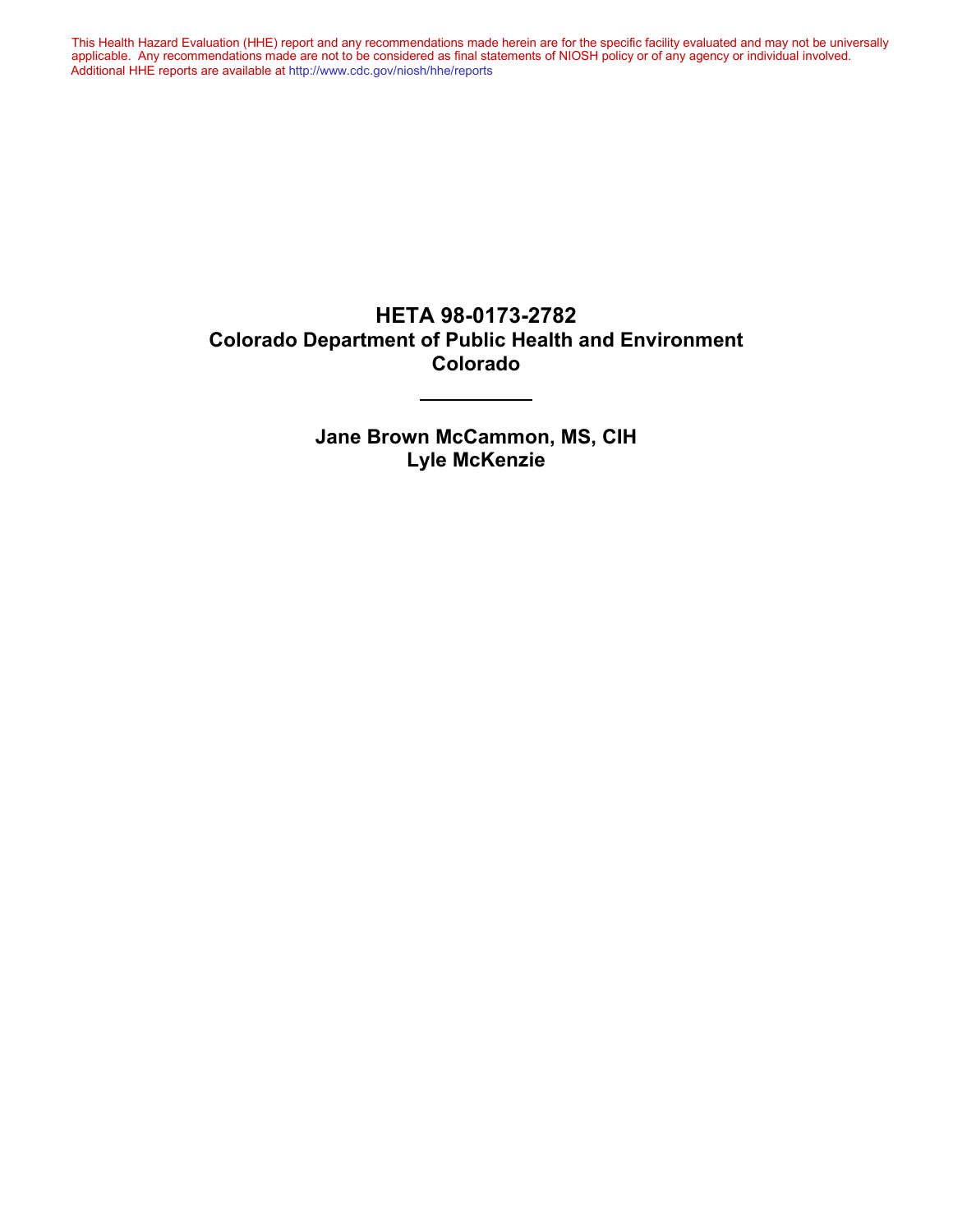# **PREFACE**

The Hazard Evaluations and Technical Assistance Branch (HETAB) of the National Institute for Occupational Safety and Health (NIOSH) conducts field investigations of possible health hazards in the workplace. These investigations are conducted under the authority of Section 20(a)(6) of the Occupational Safety and Health (OSHA) Act of 1970, 29 U.S.C. 669(a)(6) which authorizes the Secretary of Health and Human Services, following a written request from any employer or authorized representative of employees, to determine whether any substance normally found in the place of employment has potentially toxic effects in such concentrations as used or found.

HETAB also provides, upon request, technical and consultative assistance to Federal, State, and local agencies; labor; industry; and other groups or individuals to control occupational health hazards and to prevent related trauma and disease. Mention of company names or products does not constitute endorsement by NIOSH.

## **ACKNOWLEDGMENTS AND AVAILABILITY OF REPORT**

This report was prepared by Jane McCammon of HETAB, Division of Surveillance, Hazard Evaluations and Field Studies (DSHEFS) with extensive assistance from Lyle McKenzie of the Colorado Department of Public Health and Environment. Tim Reinhardt of Radian International provided draft materials and technical assistance that were invaluable in project development. Desktop publishing of this report was performed by Joyce Woody. Review and preparation for printing were performed by Penny Arthur.

Copies of this report have been sent to the Colorado Department of Public Health and Environment, as well as employee and management representatives at US Forest Service and DOI Bureau of Land Management and the OSHA Regional Office. This report is not copyrighted and may be freely reproduced. Single copies of this report will be available for a period of three years from the date of this report. To expedite your request, include a self-addressed mailing label along with your written request to:

> NIOSH Publications Office 4676 Columbia Parkway Cincinnati, Ohio 45226 800-356-4674

After this time, copies may be purchased from the National Technical Information Service (NTIS) at 5825 Port Royal Road, Springfield, Virginia 22161. Information regarding the NTIS stock number may be obtained from the NIOSH Publications Office at the Cincinnati address.

**For the purpose of informing affected employees, copies of this report shall be posted by the employer in a prominent place accessible to the employees for a period of 30 calendar days.**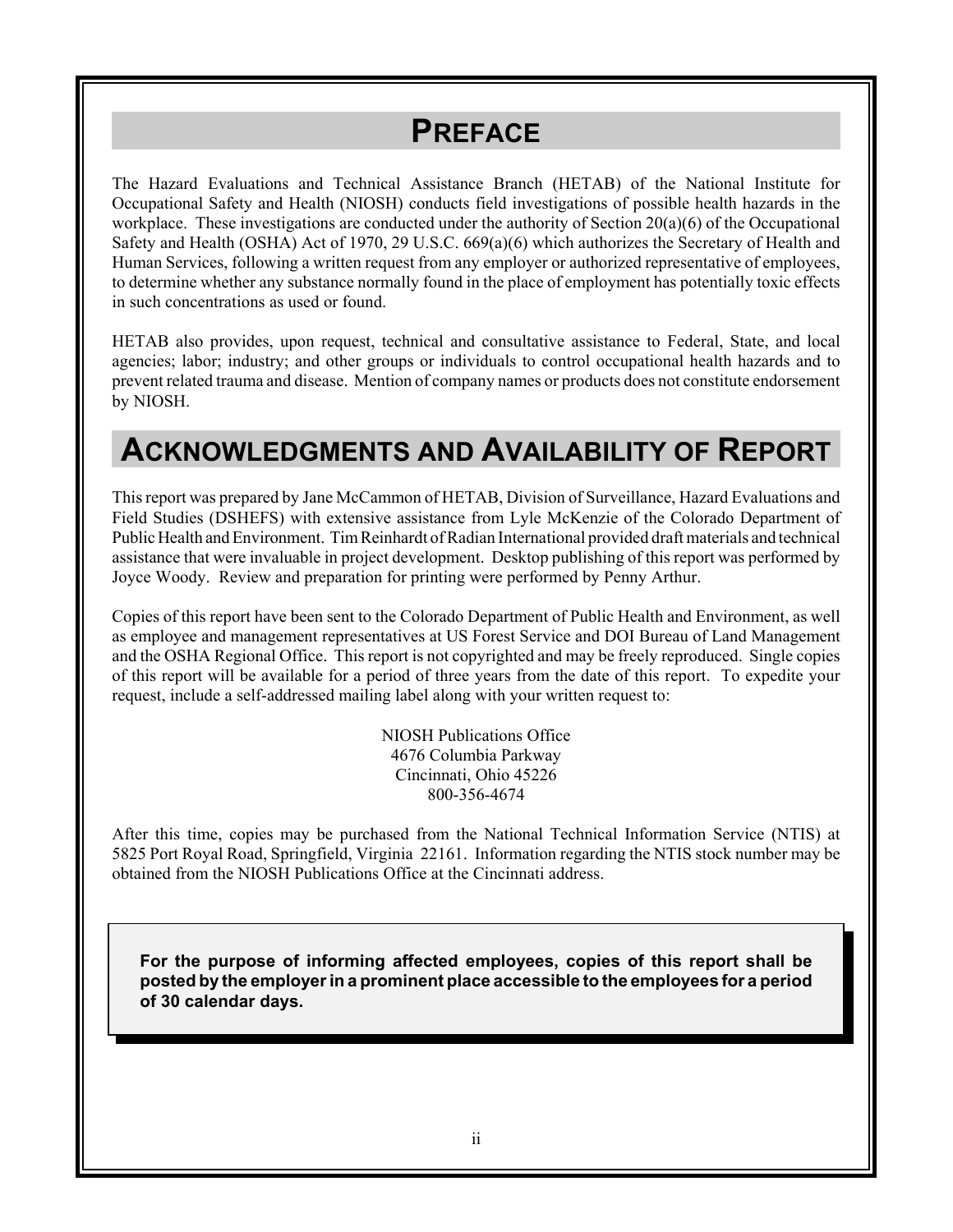## **Health Hazard Evaluation Report 98-0173-2782 Colorado Department of Public Health and Environment Colorado March 2000**

**Jane Brown McCammon, MS, CIH Lyle McKenzie**

## **SUMMARY**

On March 30, 1998, the Colorado Department of Public Health and Environment (CDPHE) requested assistance in a project to be conducted in cooperation with the US Department of Agriculture Forest Service (USFS) and the Department of Interior Bureau of Land Management (BLM) personnel. The goal of the CDPHE project was to field-test implementation of a wildland firefighter smoke exposure management and monitoring program outlined in earlier National Wildfire Coordinating Group (NWCG)-sponsored research. CDPHE also hoped to provide further exposure data related to fuels in areas of the United States other than the Pacific Northwest where much of the previous data had been collected. CDPHE requested assistance from NIOSH to train firefighters in the use of CO dosimeters during wildland fires, and to assist in data collection when the USFS and BLM conducted firefighting activities during the 1998 fire season.

NIOSH and CDPHE equipped four crews of wildland firefighters (USFS and BLM) with carbon monoxide (CO) monitors, related equipment for calibration and data transfer, and training for two people from each crew in the use of the monitors. The firefighters monitored CO exposures from 0 to 176 hours (depending upon the crew) during the fire season. During 8 of the 41 monitoring periods, CO exposure concentrations exceeded the NIOSH recommended ceiling exposure limit of 200 parts per million (ppm). During 10 of the 41 sessions, measured CO concentrations exceeded the ACGIH excursion limit of 125 ppm. Time-weighted average exposures were all within current occupational exposure limits. During 2 of the 41 periods (each 480 minutes in length), CO exposure concentrations of 21 and 22 ppm were measured. These exposures approach the American Conference of Governmental Industrial Hygienists (ACGIH) time-weighted TLV of 25 ppm.

The data collected in this evaluation indicate that wildland firefighters may be exposed to CO concentrations in excess of recommended ceiling/excursion limits during as much as 25% of their firefighting efforts. This project showed that managers and safety officers can establish exposure monitoring and control programs to aid in the reduction of firefighter exposures to smoke components, given the proper financial and administrative support. Several issues will need to be further evaluated and addressed before such programs can be optimally effective. These issues include: availability of equipment and training; consistent documentation of monitoring conditions among firefighters; a written smoke exposure management plan containing a response strategy when CO monitors alarm, health surveillance programs, and training and tactics to minimize exposures.

Keywords: SIC Code 0851 (Forestry Services) Wildland firefighter, carbon monoxide, CO, State health department, Colorado Department of Public Health and Environment, CDPHE, National Wildfire Coordinating Group, NWCG, United States Forestry Service, USFS, Department of Interior, DOI Bureau of Land Management, BLM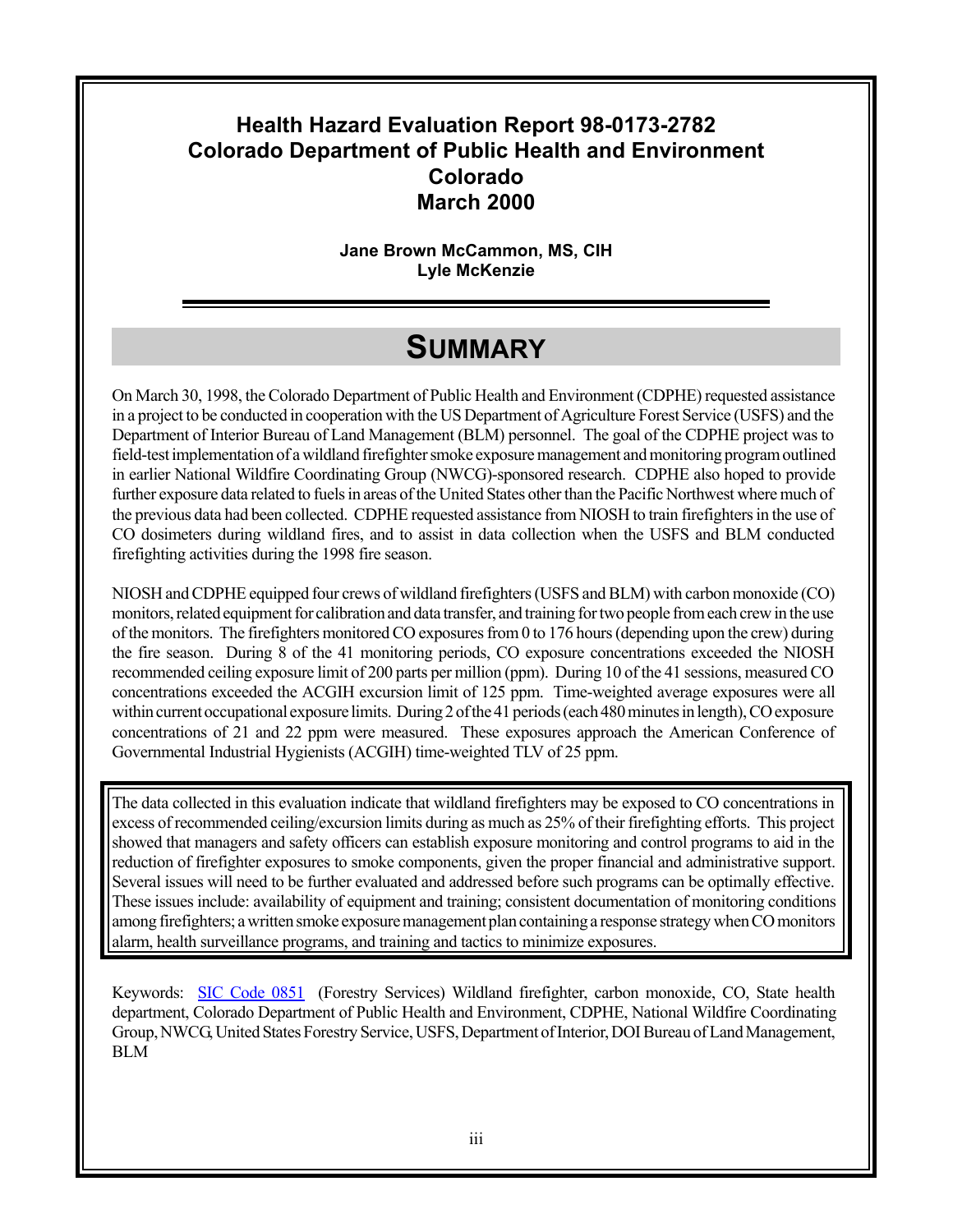Highlights of the NIOSH Health Hazard Evaluation

## Wildland Firefighter-Managed Carbon Monoxide (CO) Exposure **Monitoring**

**NIOSH investigators joined with the Colorado Department of Public Health and Environment (CDPHE) to find out if a proposed exposure management program for wildland firefighters would work. Our goal was to outline strengths and limitations of putting the plan into action. In addition, our hope was to collect usable data about CO exposures of Colorado-based wildland firefighters.**

## **What NIOSH Did**

- We worked with CDPHE to carry out the firefighter exposure management program proposed by the NWCG (National Wildfire Coordinating Group). The proposed program had firefighters measure their exposure to CO and manage their exposure to smoke.
- $\blacksquare$  We (NIOSH and CDPHE) developed a plan of action to equip and train firefighters to implement the program.
- Before the fire season, we trained four crews of Federal wildland firefighters in the use of CO exposure monitors that were provided to the crews through an Interagency Agreement.
- $\blacksquare$  We visited the firefighters periodically to provide technical support and help them with any problems.

#### **What NIOSH Found**

 $\blacksquare$  Wildland firefighters were exposed to CO concentrations above recommended ceiling/excursion limits during 10 of 41 data recording sessions.

- Time-weighted average (TWA) CO exposures were not above current occupational exposure limits.
- Strengths of the proposed exposure management plan included: efficient exposure data collection; increased involvement of firefighters in exposure control; and the ability to measure exposures early in the firefighting efforts.
- **Indeed** Limitations of the proposed plan included inadequate/insufficient computer resources, radio frequency interference with the CO monitors, inadequate note-taking by firefighters, and the absence of a defined planned response to CO monitor alarms.

### **What Federal Wildland Fire Management and Safety Personnel Can Do**

- $\blacksquare$  Commit resources to the use of CO monitors as a tool to manage smoke exposure.
- **Develop a written smoke exposure management plan** with a strategy for response to CO monitor alarms, related health surveillance, training, and tactics to reduce exposure.

CENTERS FOR DISEASE CONTROL AND PREVENTION

**What To Do For More Information:** We encourage you to read the full report. If you would like a copy, either ask your health and safety representative to make you a copy or call 1-513/841-4252 and ask for HETA Report # 98-0173-2782

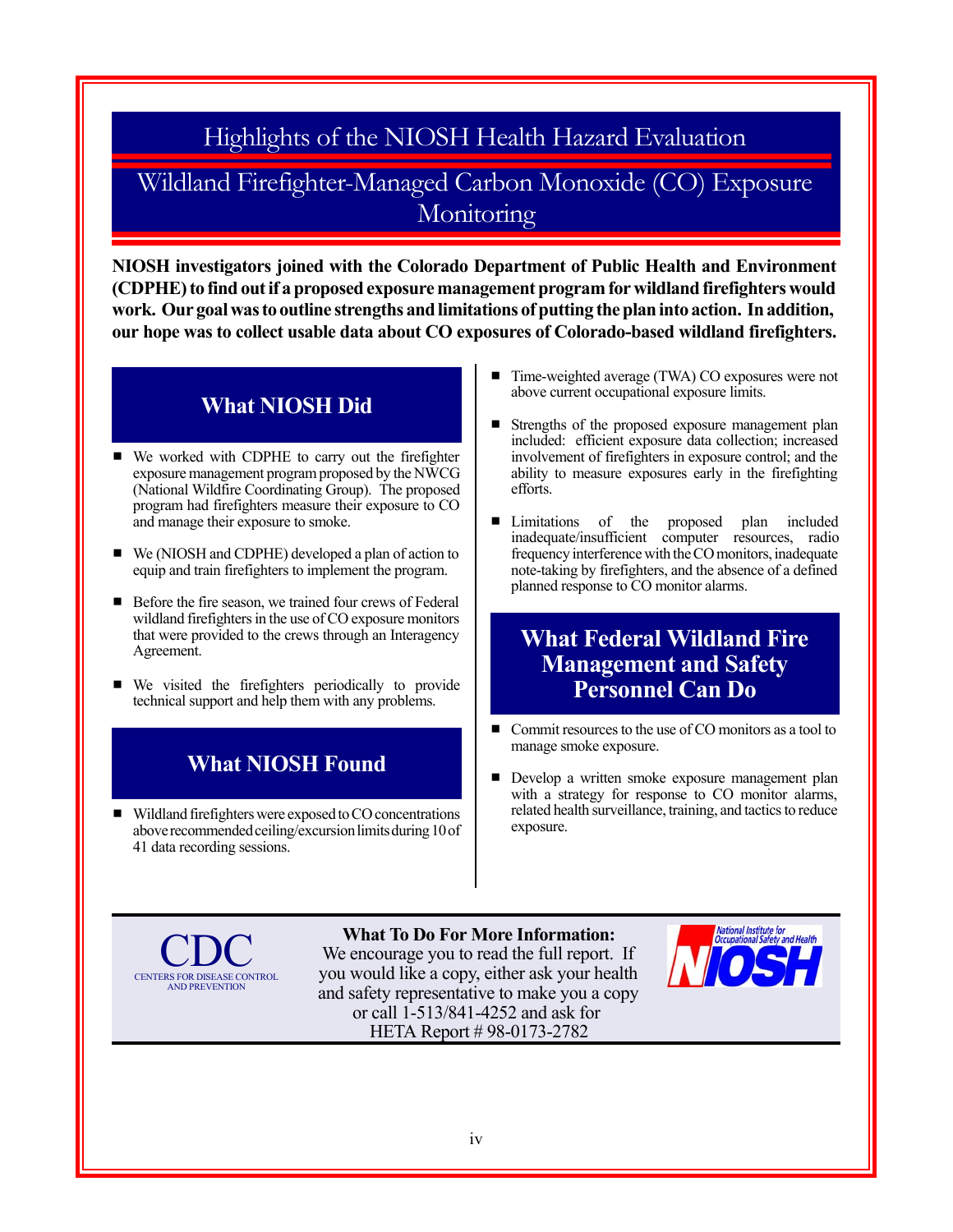# **TABLE OF CONTENTS**

| Results<br>Equipment limitations in the contract of the contract of the contract of the contract of the contract of the contract of the contract of the contract of the contract of the contract of the contract of the contract of the c |
|-------------------------------------------------------------------------------------------------------------------------------------------------------------------------------------------------------------------------------------------|
|                                                                                                                                                                                                                                           |
|                                                                                                                                                                                                                                           |
|                                                                                                                                                                                                                                           |
|                                                                                                                                                                                                                                           |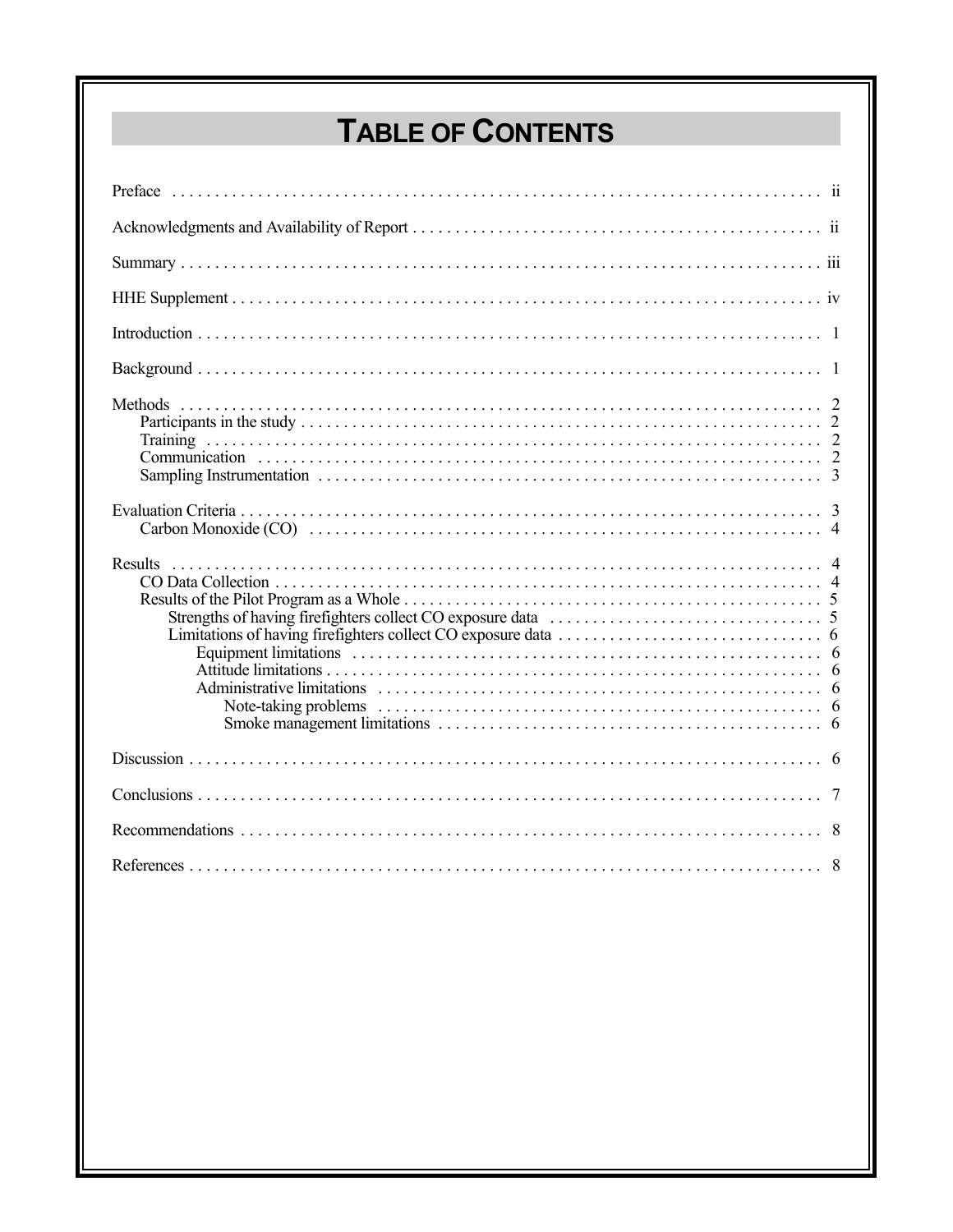## **INTRODUCTION**

On March 30, 1998, the National Institute for Occupational Safety and Health (NIOSH) received a request for technical assistance from the Colorado Department of Public Health and Environment (CDPHE), Denver, Colorado. CDPHE requested assistance in an interagency project to be conducted in cooperation with US Department of Agriculture Forest Service (USFS) and Department of Interior, Bureau of Land Management (BLM) personnel. CDPHE had entered into an interagency agreement with USFS to conduct the project. Subsequent to this agreement, support for the program under which CDPHE was to conduct the work was discontinued.

The goal of the CDPHE project was to field test implementation of a cost-effective way to conduct wildland firefighter smoke exposure management and monitoring objectives outlined in earlier USFSsponsored research. This research demonstrated that carbon monoxide (CO) could be used as a surrogate measure of other smoke-related exposures, and would provide guidance as to when firefighters should use administrative controls or air-purifying respirators to reduce exposures during wildland fires. Because CDPHE was actively involved in a surveillance and intervention program for CO poisoning, the Department made plans to field test the viability of the proposed monitoring program outlined in that work (as discussed below). CDPHE also hoped to provide further exposure data related to fuels (trees and other vegetation) in areas of the United States other than the Pacific Northwest, where much of the previous data had been collected. CDPHE planned to equip firefighters with carbon monoxide (CO) monitors that displayed exposure concentrations, alarmed when high concentrations were detected, and stored data for transfer to a computer.

CDPHE had sufficient equipment to initiate the project but insufficient staff to carry out the work. The Department therefore requested assistance from NIOSH to train firefighters in the use of CO dosimeters during wildland fires, and to assist in data collection when the USFS conducted controlled burns in Colorado during the 1998 fire season.

# **BACKGROUND**

During wildland fires in northern California in 1987 and in Yellowstone National Park in 1989, thousands of firefighters experienced respiratory problems. To address concerns raised during those fires, a comprehensive study plan was initiated in 1989 by the National Wildfire Coordinating Group (NWCG), related agencies, employee groups, and specialists in occupational medicine, industrial hygiene, toxicology, and risk management. The plan was designed to determine the immediate and longterm effects of exposure to forest fire smoke.

In April 1997, a consensus conference reviewed progress in each area of the study plan. Conference participants recommended monitoring to increase awareness of the health effects of smoke and to limit exposure. Reinhardt and Ottmar presented guidelines for a firefighter smoke exposure monitoring program.1 The guidelines described a simplified cost-effective approach to acquire baseline data and track future progress towards controlling smoke exposure among firefighters. Reinhardt demonstrated that exposure to acrolein, benzene, formaldehyde, and respirable particulate matter could be predicted from measurements of carbon monoxide (CO). The authors/presenters concluded that electronic CO dosimeters were the best tool to assess smoke exposure on a routine basis. Guidelines from this presentation, and other direct technical input from Reinhardt, were used in the design of the CDPHE/NIOSH protocol discussed here.

Measurement of wildland firefighter exposure has been hampered by the inability to quickly measure smoke early in the fire.<sup>2</sup> Data collection efforts have been poorly suited to the mobility and responsiveness needed to capture smoke exposure during initial attack. Most studies have repeatedly obtained measurements of smoke exposure during the latter stages of fire suppression, when smoke exposures are considered low. For example, few exposure measurements have been taken during initial fire attack operations, during backfires and burnout operations, or at the fire camp.

CO monitoring provides key information that firefighters and fire managers need to work safely because CO is an identified hazard and it always accompanies other hazardous components of smoke. Therefore, establishing a routine CO monitoring program that is well integrated into the wildland fire incident management system would ensure that the monitoring and safer work practices occur (even in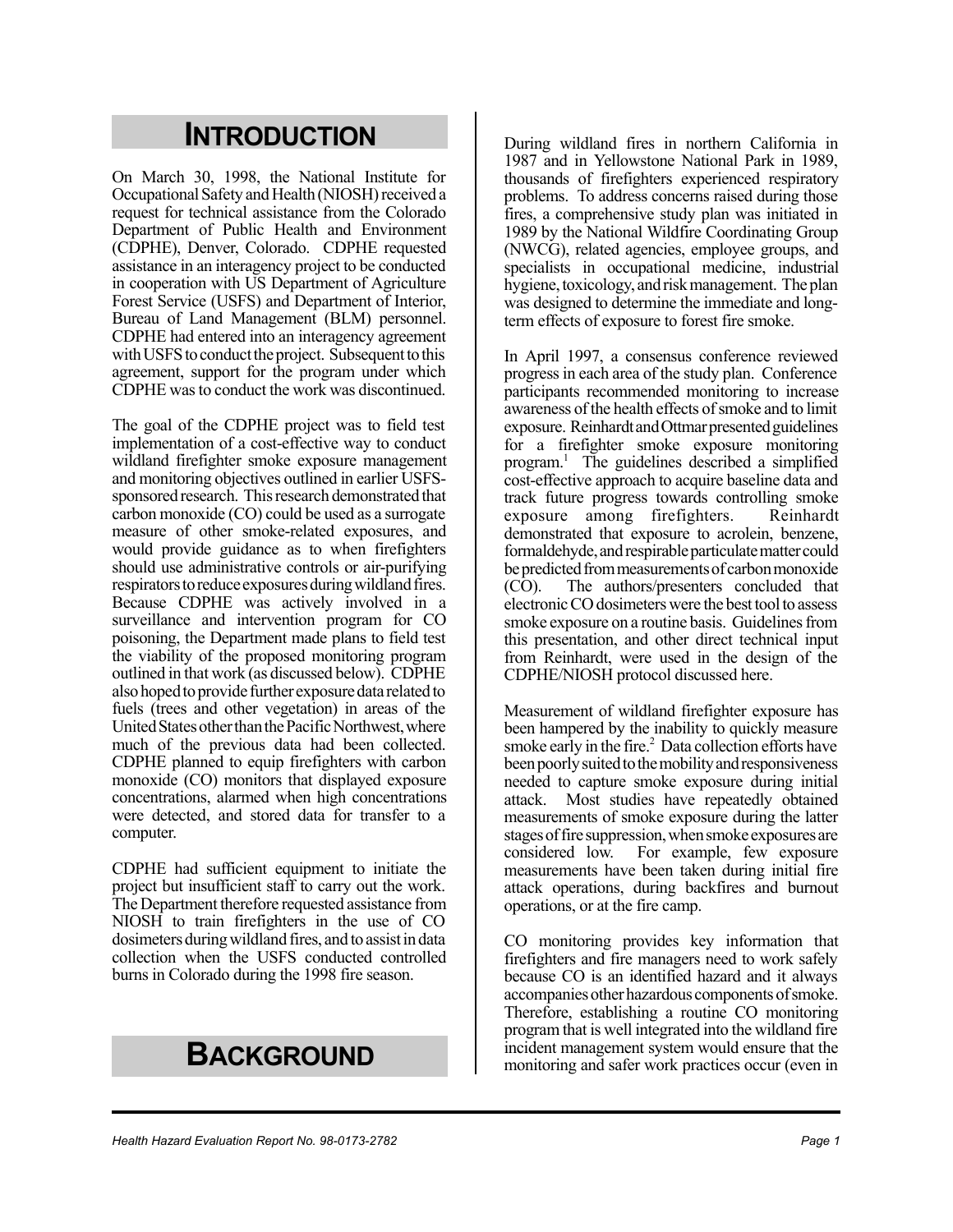dynamic situations) without imposing an unnecessary burden on firefighting activities.

For the work outlined in this report, CDPHE and NIOSH developed a protocol based on the suggestions of Reinhardt and Ottmar. Our goal was to determine the feasibility of implementing the protocol and to outline strengths and limitations in the field application of the plan. In addition, our hope was to collect usable data about the exposures incurred by wildland firefighters based in Colorado.

## **METHODS**

## **Participants in the study**

A memorandum of understanding to facilitate the collection and analysis of data was established between the US Department of Interior (USDI) BLM Grand Junction District, US Department of Agriculture (USDA) Forest Service White River National Forest, and CDPHE. BLM and USFS selected ten firefighters to participate in the training and data collection. These firefighters represented two crews from each agency, for a total representation of four crews. One of the four crews was a helitack crew; the remaining three units were ground-based firefighters.

Technical assistance and funding for the project was provided by NIOSH through two programs in the Division of Surveillance, Hazard Evaluation, and Field Studies. Equipment acquired by CDPHE was purchased through NIOSH Sentinel Event for Notification of Occupational Risk (SENSOR) funds. Technical assistance was provided by NIOSH Hazard Evaluation and Technical Assistance Program staff in the Denver Field Office.

## **Training**

CDPHE and NIOSH provided training for ten firefighters. During the one-day, five-hour hands-on training session, firefighters were provided with four self-contained kits that included a total of 11 CO dosimeters (2-3 per kit), related software and hardware for transferring stored data to a computer; calibration gas tanks (0, 50, and 100 parts per million [ppm] of CO) and flow-regulating valves, "breatholyzer" devices for collecting and analyzing expired breath CO concentrations, and simplified instruction sheets for calibration procedures. Each

crew was asked to provide a notebook computer for the training and later data collection.

During training, the need for an additional set of simplified instruction sheets outlining steps to transfer the data from the datalogger to the computer became evident. Those instructions were subsequently developed and distributed.

The instructors introduced the firefighters to the project, explaining the objectives and goals. It was explained that this equipment should be used to measure exposures, as an alarm to warn firefighters of high CO concentrations, and as a guide for when they need to don respirators or move to an area of lower exposure. Firefighters were guided through operation of the dosimeters and transferring data. The importance of record-keeping was emphasized, and forms for recording field data were provided to each crew. Each crew was asked to record data that would facilitate correlation of collected data with fire type, weather conditions, duration of firefighting efforts, activities, etc.

All instruction sheets and data collection forms provided to the firefighters are included with this report as Attachment 1.

## **Communication**

The operational bases for these four crews were greater than 100 linear miles apart. In addition, they traveled to distant locations nationwide to fight fires. To facilitate communication between the crews and CDPHE/NIOSH, the CDPHE project officer was on call on a 24-hour basis via a cellular telephone throughout the project period. This allowed firefighters to check in regarding problems, questions, and refresher training they might need.

CDPHE visited the bases of the crews three weeks after the initial training. The hope was that this visit would serve to remind the crews to actually collect the data, and also would allow firefighters to ask questions about problems they had experienced in using the monitoring equipment.

Each crew was again visited by CDPHE and NIOSH two months after the training. The purpose of this visit was to gather interim data, provide additional assistance, encourage the crews to continue monitoring CO exposures, and check the status of the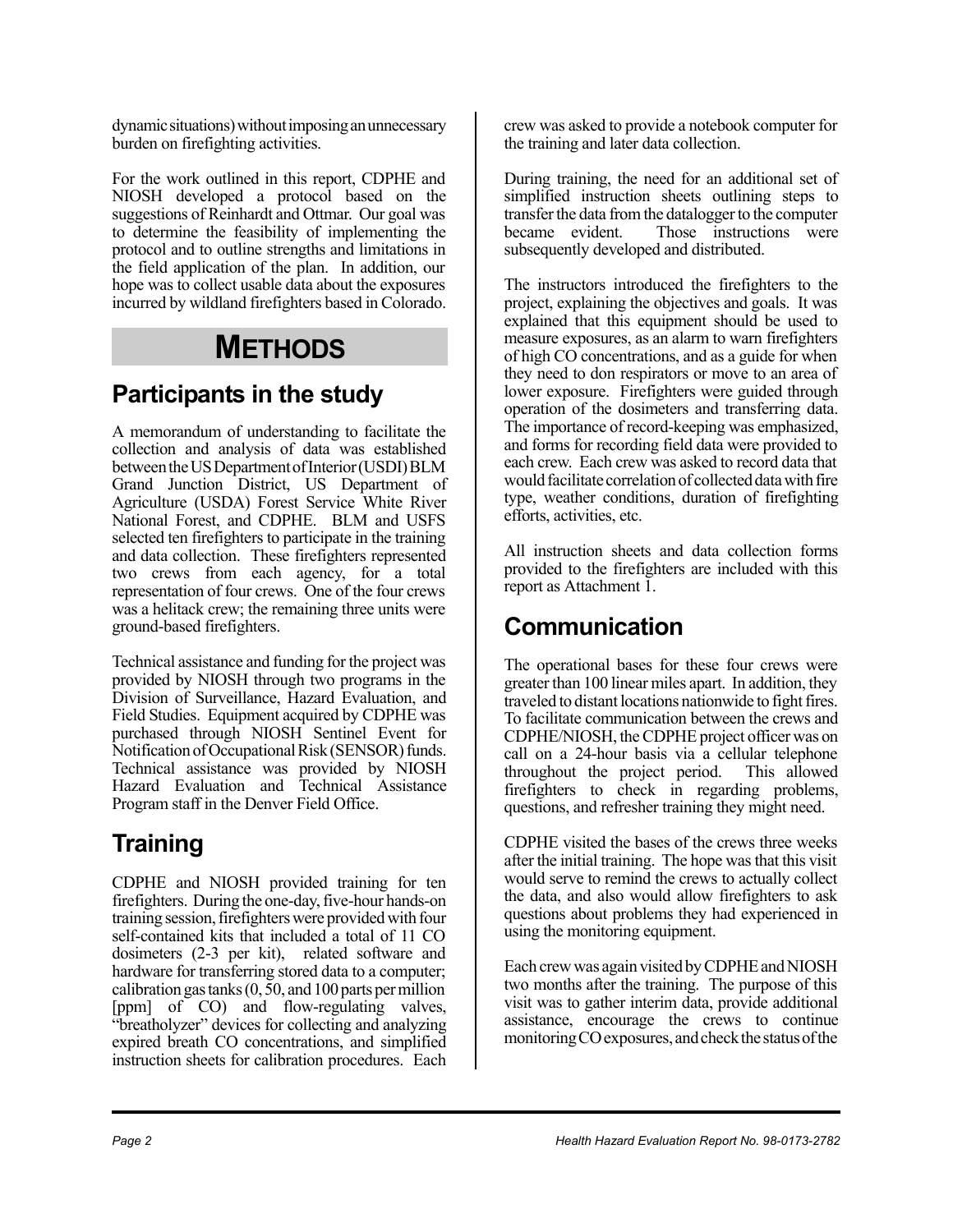project. Dosimeters and stored data were collected approximately 90 days after the initial training.

## **Sampling Instrumentation**

All dosimeters provided to the firefighters were Biosystems Toxilog Model 54-1800-DL Personal Atmospheric Monitors equipped with CO sensors. Firefighters were instructed to calibrate the monitors before use with primary standard calibration gas of known concentration (0 and 100 parts of CO per million parts of air) and to conduct a quick check of calibration periodically using 50 ppm of CO. These monitors measure airborne CO in concentrations of 0 to 999 parts of CO per million parts of air, and are accurate to within  $\pm 5$  ppm, according to the manufacturer. The monitors were set to log data every minute and to alarm when CO concentrations exceeded 200 ppm at any time or if 8-hour timeweighted average exposures exceeded 50 ppm.

Equipment costs for this project are presented here for use by other agencies that may be interested in initiating a similar program: \$7700 for 11 dosimeters; \$540 for 4 data downloading cradles; \$1320 for calibration gas (one each of 0, 50, and 100 ppm per crew); \$1500 for 12 gas flow regulators; \$60 for equipment bags (\$15 each for each crew); \$100 for parts to assemble 11 expired CO devices (\$1100 if the device is purchased preassembled). Each crew had a computer available for storing accumulated data. This cost would have to be considered if a computer were not available. These costs will change over time with changes in technology.

## **EVALUATION CRITERIA**

As a guide to the evaluation of the hazards posed by workplace exposures, NIOSH field staff employ environmental evaluation criteria for the assessment of a number of chemical and physical agents. These criteria are intended to suggest levels of exposure to which most workers may be exposed up to 10 hours per day, 40 hours per week for a working lifetime without experiencing adverse health effects. It is, however, important to note that not all workers will be protected from adverse health effects even though their exposures are maintained below these levels. A small percentage may experience adverse health effects because of individual susceptibility, a preexisting medical condition, and/or a hypersensitivity

(allergy). In addition, some hazardous substances may act in combination with other workplace exposures, the general environment, or with medications or personal habits of the worker to produce health effects even if the occupational exposures are controlled at the level set by the criterion. These combined effects are often not considered in the evaluation criteria. Also, some substances are absorbed by direct contact with the skin and mucous membranes, and thus potentially increase the overall exposure. Finally, evaluation criteria may change over the years as new information on the toxic effects of an agent become available.

The primary sources of environmental evaluation criteria for the workplace are: (1) NIOSH Recommended Exposure Limits  $(RE\dot{L}s)$ ,<sup>3</sup> (2) the American Conference of Governmental Industrial Hygienists' (ACGIH®) Threshold Limit Values  $(T\text{LVs}\text{\textcircled{R}})$ ,<sup>4</sup> and (3) the U.S. Department of Labor, Occupational Safety and Health Administration (OSHA) Permissible Exposure Limits (PELs).5 Employers are encouraged to follow the OSHA limits, the NIOSH RELs, the ACGIH TLVs, or whichever are the more protective criterion.

OSHA requires an employer to furnish employees a place of employment that is free from recognized hazards that are causing or are likely to cause death or serious physical harm [Occupational Safety and Health Act of 1970, Public Law 95–596, sec. 5.(a)(1)]. Thus, employers should understand that not all hazardous chemicals have specific OSHA exposure limits such as PELs and short-term exposure limits (STELs). An employer is still required by OSHA to protect their employees from hazards, even in the absence of a specific OSHA PEL.

A time-weighted average (TWA) exposure refers to the average airborne concentration of a substance during a normal 8- to 10-hour workday. Some substances have recommended STEL or ceiling values which are intended to supplement the TWA where there are recognized toxic effects from higher exposures over the short-term.

## **Carbon Monoxide (CO)**

CO is a colorless, odorless, tasteless gas produced by incomplete burning of carbon-containing materials; e.g., natural gas. The initial symptoms of CO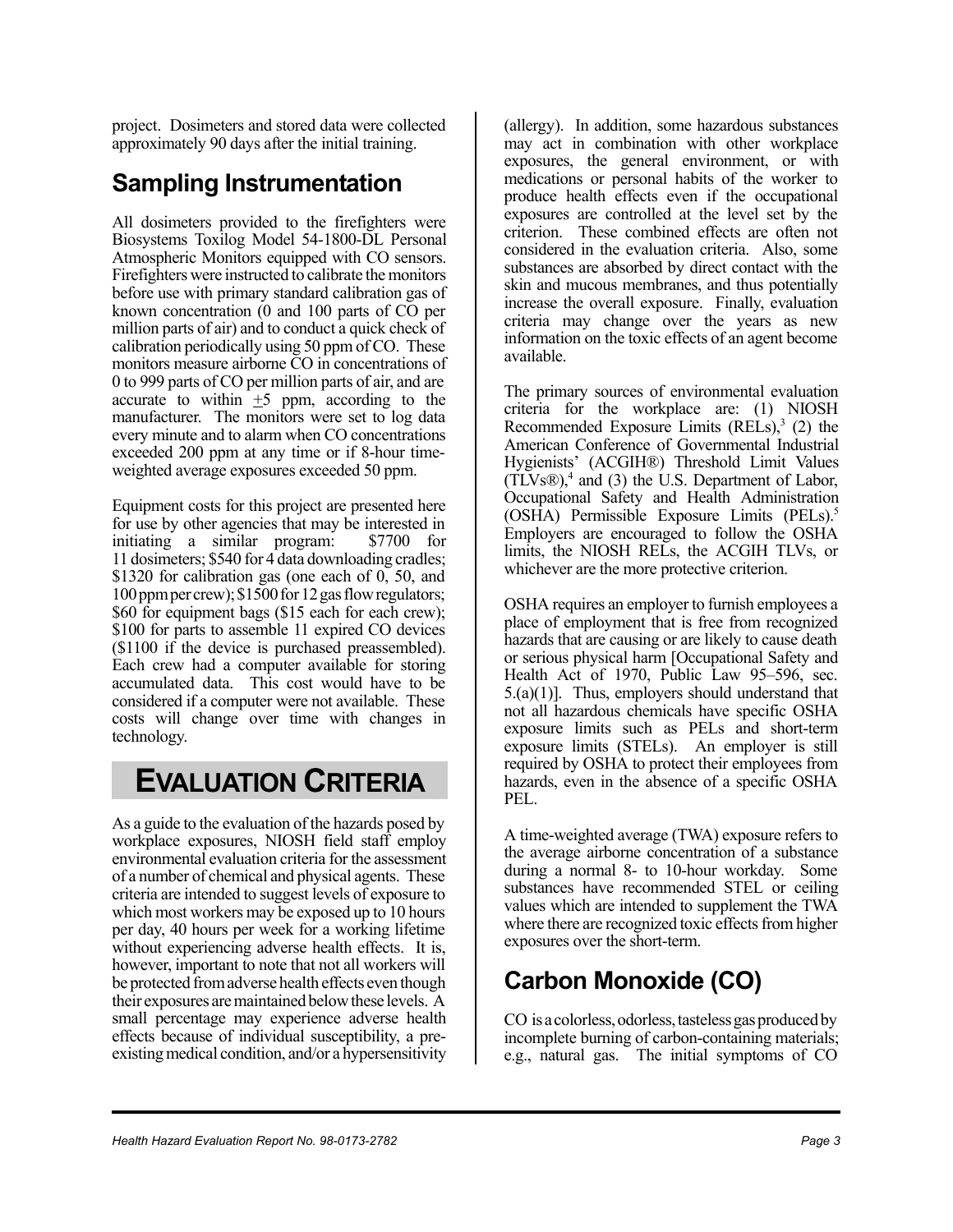poisoning may include headache, dizziness, drowsiness, and nausea. These initial symptoms may advance to vomiting, loss of consciousness, and collapse if prolonged or high exposures are encountered. Coma or death may occur if high exposures continue.<sup>6,7,8,9,10,11</sup>

The NIOSH REL for CO is 35 ppm for an 8-hour TWA exposure, with a ceiling limit of 200 ppm which should not been exceeded.<sup>12,13</sup> The NIOSH REL of 35 ppm is designed to protect workers from health effects associated with COHb levels in excess of 5%.6 The ACGIH recommends an 8-hour TWA TLV of 25 ppm, with an excursion ceiling limit of 125 ppm (based upon the guidelines that under no circumstances should exposures for any listed chemical exceed 5 times the TLV-TWA).<sup>4</sup> The TWA TLV is intended to protect workers from health effects associated with COHb levels in excess of 3.5%. The OSHA PEL for CO is 50 ppm for an 8 hour TWA exposure.

# **RESULTS**

## **CO Data Collection**

Three of the four firefighting crews used the CO monitoring equipment provided for them. The extent of participation among the 3 crews, characterized by the number of hours and minutes of data collection, is presented below:

#### **Group # Hours of Data Collection**

|                | $\mathbf{\Omega}$ |
|----------------|-------------------|
| $\overline{2}$ | 35                |
| 3 (Helitack)   | 152               |
| 4              | 176               |

The data collection effort lasted for one summer firefighting season, with approximately 90 days between training and the last data gathered. The four crews were dispatched to 41 wildfires during the course of this project. These fires occurred in Colorado, Florida, and Idaho. The helitack crew spent approximately 20 days of the season at a helibase in Florida with minimal exposure to smoke.

The fire season was characterized as average to above average nationwide, but significantly below average in Colorado. Many of the prescribed burns conducted during this season did not involve the personnel or resources of the crews in this HHE. Thus, no data were gathered during this activity even though it was an initial goal based upon gaps in existing data.

It was difficult to correlate exposure data to specific tasks, operations, or fire types. Although forms for recording date, fire name, fire location, site data, and activities related to exposures were provided, use of the forms proved difficult. The crew that logged over 175 hours of data used the forms on four fires during which data were collected. The crew that logged over 152 hours of data took sketchy notes related to three of the days during which data were collected. The third crew took no notes related to working conditions during data collection.

Firefighters verbally reported that CO exposure data were collected primarily during firefighting activities (as compared to collecting data when they used gasoline-powered tools, for example). However, one crew's field notes indicated that the monitor was used when there was no fire on two of four occasions for which notes were taken. Most firefighters reported that they activated the CO monitors when they left base to fight the fire, and deactivated them upon returning to base.

One firefighter reported that his worst exposure was when he stood next to the fire truck operating the truck-mounted gasoline-powered water pump (peak exposure logged during this time was 450 ppm CO). He indicated that he used the CO monitor to determine the best place to stand while operating the pump, thus reducing his exposure through changing his work practices.

The helitack crew indicated that maximum CO readings were noted immediately upon exiting the aircraft. This may have represented exposure to CO from the engine exhaust.

Dates and times recorded by the CO monitors were often incorrect, having been set by incorrect computer dates during calibration or other computer/CO monitor interfacing operations. (This potential problem had been addressed in training.) Thus, it was difficult to correlate written notes with recorded CO data. Data were lost due to data storage errors (i.e., new files were stored over old files of the same name, thus erasing the old files).

One CO monitor was damaged and became nonfunctional during the course of this project, one data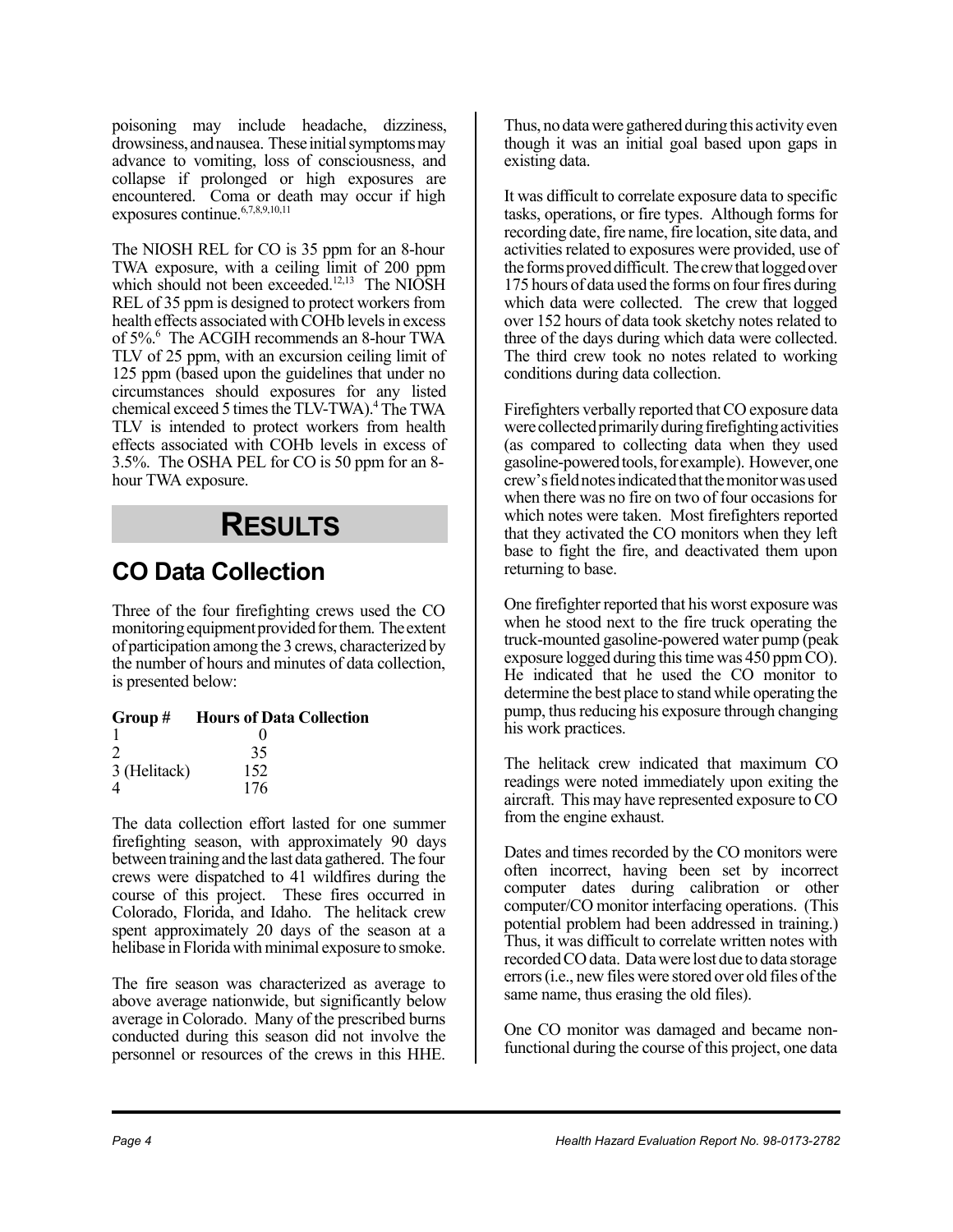downloading cradle was damaged, and no equipment was lost.

All crews reported difficulty measuring expired CO concentrations (commonly referred to by the crews as "breatholyzer" CO measurements). Only one crew did that measurement, and only on one occasion. No data from that measurement were recorded.

A summary of CO exposure data collected by the firefighters is presented in Table 1. These data reflect sessions during which more than one hour of CO exposure information was recorded by the monitors. If the CO monitor recorded data for greater than 8 hours, the 8 hours of highest exposure were used to calculate the time-weighted average (TWA) exposure. (This was done to take the most conservative approach, and because so little information was available about tasks during the exposure monitoring.) Exceptions to this included three exposure monitoring periods that were 47.6, 12.7, and 10.8 hours in duration, during which CO measurements ranged from 0 to 4 ppm.

Fuel types noted by the crew that gathered the most data included grass, light fuels, cottonwoods, tamarisk, rabbit brush, heavy pinon growth, and juniper. This crew also noted humidity concentrations of 8, 18, and 20% (twice) during four of the data collection periods. Wind speed during each of these four fires was noted at approximately 5 miles per hour. That crew also noted such things as: "Most readings came while working hot spots," "CO went up with areas of good activity," and "CO around pump exhaust always bad."

During 8 of the 41 exposure monitoring periods, CO exposure concentrations exceeded the NIOSH recommended ceiling exposure limit of 200 ppm. During 10 of the 41 sessions, measured CO concentrations exceeded the ACGIH excursion limit of 125 ppm. No time-weighted average exposures exceeded current occupational exposure limits. During 2 of the 41 periods (each 480 minutes in length), CO exposure concentrations of 21 and 22 ppm were measured. These exposures approached the ACGIH time-weighted TLV of 25 ppm.

### **Results of the Pilot Program as a Whole:**

Data collection was only one aspect of this project. All participating groups (BLM, USFS, CDPHE, and NIOSH) were interested in the field application of a program proposed during the Hazards of Smoke conference discussed earlier in this report. The many useful lessons (both positive and negative) learned in this pilot program are outlined below.

#### *Strengths of having firefighters collect CO exposure data*

- A learning experience was provided for the firefighters that makes them much more aware of their exposures.
- CO monitors enabled firefighters to take an active role in controlling their exposures (re: the gasolinepowered pump example listed above).
- This program got firefighters thinking about other sources of exposure beyond fires (again, the above pump example).
- The program allowed for efficient data collection. Data from many fires in several states were collected without the need for additional travel time/money/personnel. In addition, data were gathered from the initial firefighting efforts which have been difficult to gather otherwise.
- The program generated curiosity among firefighters about occupational exposures in general because they were measuring exposures themselves, as compared to outside professionals conducting the measurements.
- Firefighters received immediate positive feedback regarding extent of exposure, how to reduce that exposure, and how their actions impact on that exposure.

### *Limitations of having firefighters collect CO exposure data*

#### **Equipment limitations:**

• Generally speaking, the firefighting crews had inadequate computer resources to fully carry out the data logging aspects of this program (lack of readily available computer support, outdated computers, etc.).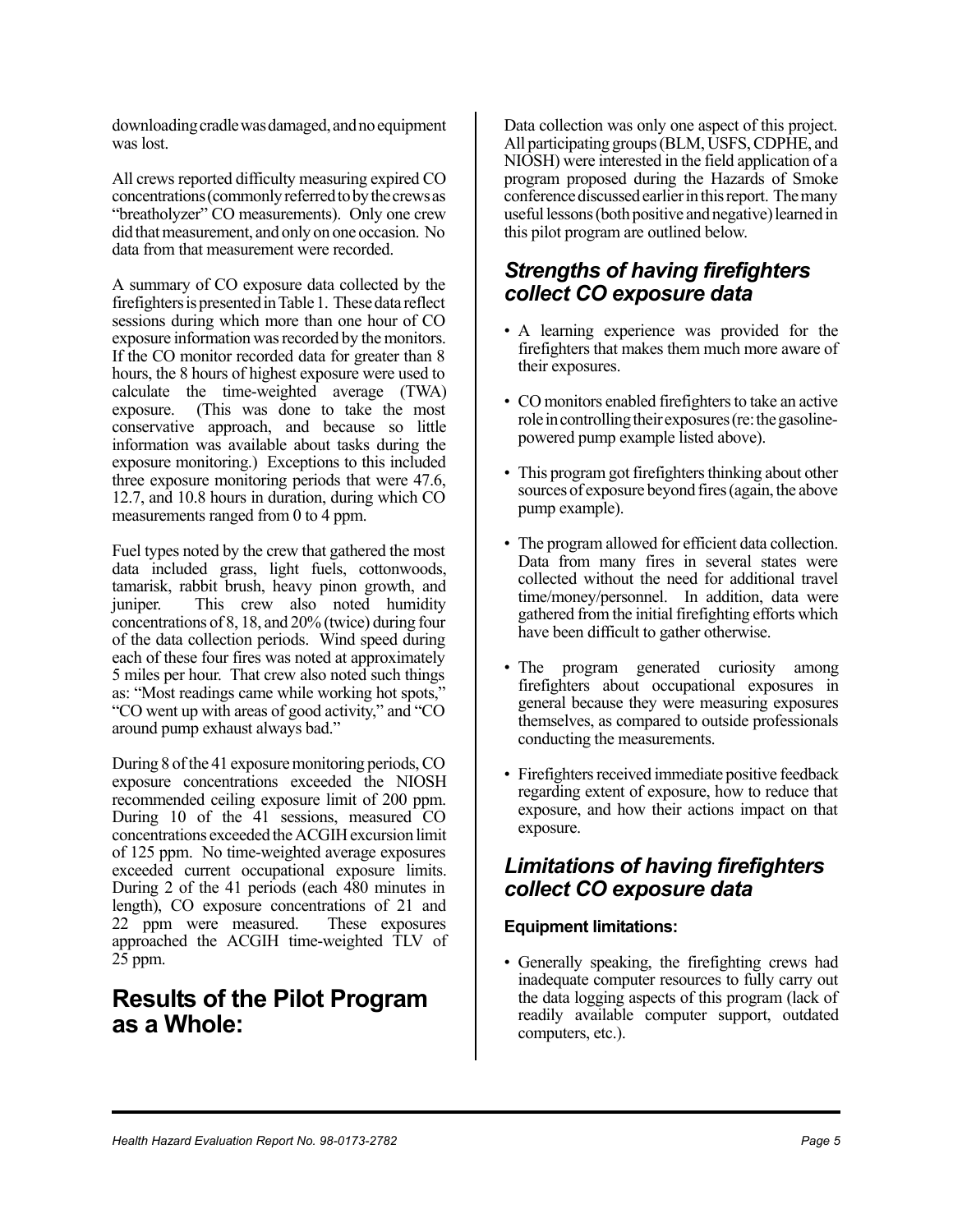- Again, generally speaking, the crews had inadequate computer knowledge to carry out the data logging aspects of this program. In the training session, it became apparent that these firefighters, who were very adept at their job (which did not involve the use of computers), did not know how to turn the computer on, go between DOS and Windows, save files, set their computer clock, etc. All of these things are necessary for downloading data stored by the CO monitors.
- Radio frequency (RF) interference was a problem for all groups. Each of these firefighting crews used two-way radios for communication. These CO monitors respond when two-way radios are triggered for transmission purposes (i.e., incoming communication is not a problem, only outgoing). The CO monitor alarms when the microphone is triggered and records a high peak of CO (usually off-scale, and appearing as a peak with no width). Crews had to compensate for this interference by changing the placement of the dosimeter so that their body acted as a shield against the RF interference. (Initial placement of the dosimeter was on the shoulder strap of their pack, which put it near their transceivers.)
- The warning alarm on the CO monitors caused problems during radio communications.

#### **Attitude limitations:**

- Some of the firefighters displayed a reluctance to use unfamiliar technology (specifically when faced with calibrating the monitors and downloading data). This was evidenced by the fact that one crew never used the technology, even after further encouragement to do so throughout the project.
- Monitors were often left behind when crews went to fight fires. This was evidenced by a number of facts. First, firefighters made such verbal comments as "We should have had these on during that last big fire where we were crawling on the ground to get away from the smoke it was so bad" during interim conversations with the investigators. Second, one crew never used the monitors, but fought several fires during the season. And finally, the 41 fires to which these crews were assigned were only partially represented in the collected data.

#### **Administrative limitations:**

#### *Note-taking problems:*

- Firefighters were not able/willing to take notes during data collection. This may have been due to the fact that firefighters were given too much to learn and do all at once. This resulted in difficulties correlating data with activities, and fire and fuel type.
- Time limitations for the firefighters was a factor in quality and quantity of data collection. (Some crews were dispatched to fires two hours after returning from a previous fire. There was often no time to add CO monitoring to their already packed schedule between fires.)

#### *Smoke management limitations:*

• While firefighters were willing/able to reduce CO exposure from the gasoline-powered pump, they were less willing/able to reduce fire-related exposures, especially in the absence of specific guidance about what to do when the alarms sounded.

## **DISCUSSION**

Data collected by the wildland firefighters participating in this pilot project documented that CO exposures exceeded the ACGIH recommended excursion limit in 25% of the listed data recording sessions, exceeded the NIOSH recommended ceiling limit in 20% of the data recording sessions, and approached (but did not exceed) the ACGIH TLV for CO during 5% of the sessions. No time-weighted average exposures were in excess of the OSHA standard.

To ensure that the recorded peak exposures did not represent RF interference from the firefighters' radios, individual data points associated with the peaks were examined. All recorded peak exposures were associated with an incremental rise and fall over a number of minutes (i.e., the peaks had width) and were not off the recording scale for the CO monitors. As stated earlier, RF interference peaks typically appear with no width and go off the recording scale. For these reasons, and because firefighters verbally reported peak exposures that caused the monitors to sound, the peak exposure measurements were judged to represent true exposures.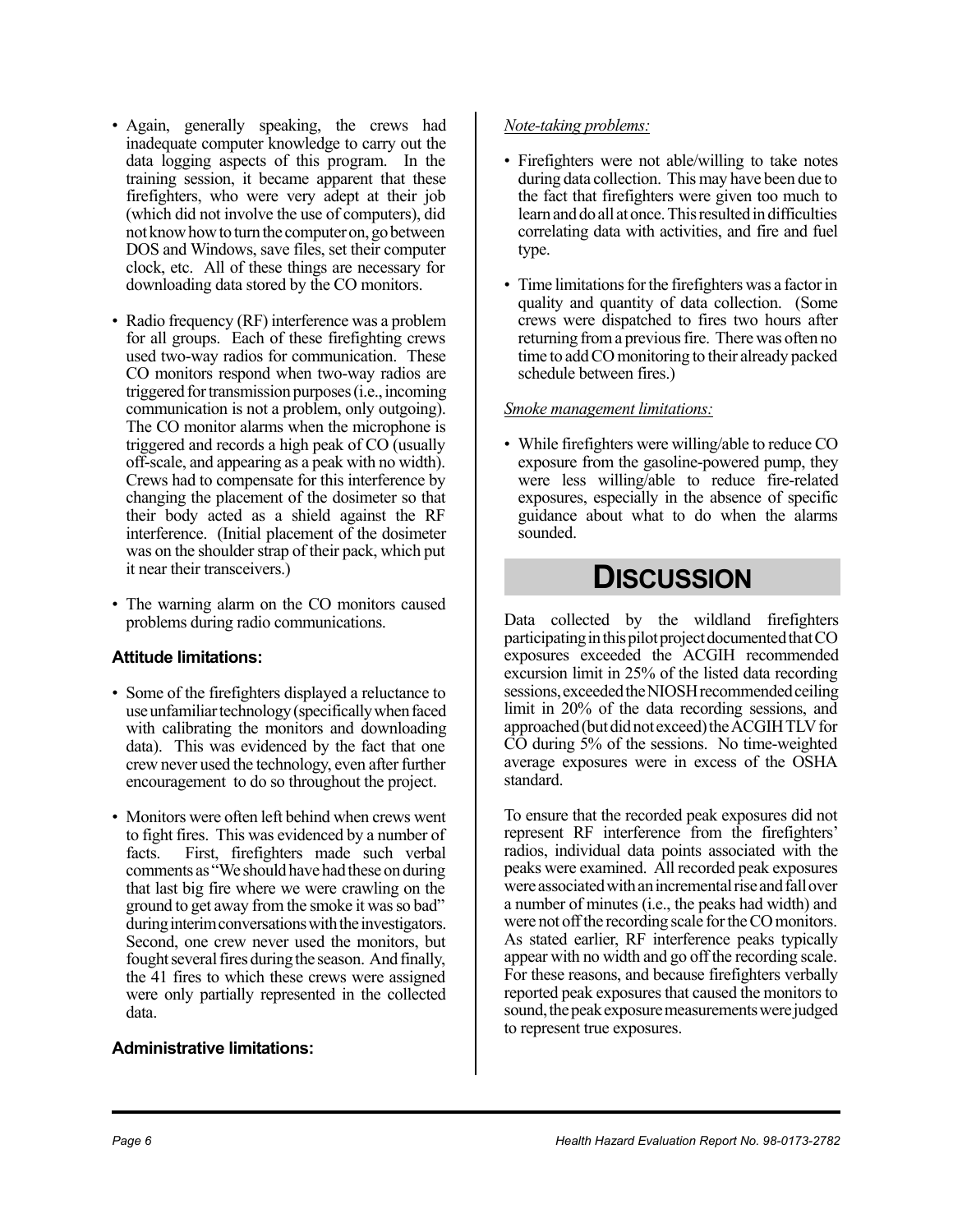These data certainly justify implementation of a smoke exposure management program. With some limitations, this project demonstrated that field implementation of a smoke management program is feasible.

Previous investigators have indicated that wildland firefighters are overexposed to CO during 1 to 5% of their firefighting efforts.<sup>2</sup> The data collected in this investigation indicates that these estimates may be low if excessive peak exposures are included in the figures. Differences in those estimates may be related to the fact that the data reported here were collected by the firefighters from the beginning of the firefighting effort, during direct attack (both of which would be expected to result in high exposures), and through hot spot mop up. Previous data collection efforts have been poorly suited to the mobility and responsiveness needed to capture smoke exposure during initial fire attack, and thus may have underestimated overall exposure. Differences in estimates of overexposure may also be related to differences in fire fuel types, and use of timeweighted average exposures only in calculated estimates.

The limitations of the data collected were basically in two areas - quality control and accountability. There was no indication that firefighters were consistently able to calibrate the dosimeters following the one training session with which they were provided. Further, variations between verbal reports and the scant notes available made it difficult to establish that the monitors were always used when exposure was expected. Thus, it was difficult to differentiate between low CO exposure at a fire, versus low CO exposure when the monitor was activated at the beginning of a shift during which no fire occurred. Conversely, graphs of data that indicated significant CO exposure were consistent with what would be expected during firefighting efforts.

Administrative and other limitations of the project as a whole indicate improvements are needed to maximize the use of this type of smoke management program. However, the strengths of the project combined with the data collected indicate that this program is both needed and feasible.

Smooth operation of this type of CO monitoring program may take several fire seasons to accomplish. If all crews are similar to the ones participating in this project, the first season will involve familiarizing administrators and firefighters with the CO

monitoring concept, including how it works and why it is needed. During the second season there should be some converts to the concept, all will need refresher training, and data collection will be more meaningful. By the third season, the CO monitoring program administrator's expectations should be more realistic, and unless there are significant personnel changes, the firefighters will have experience and a higher level of involvement.

# **CONCLUSIONS**

Wildland firefighters may be exposed to CO concentrations in excess of current occupational exposure ceiling or excursion limits during as much as 25% of their firefighting efforts. Sources of CO exposure include smoke, vehicle, and other engine exhaust.

Given the proper financial and administrative support, managers and safety officers can establish CO exposure monitoring programs to aid in the reduction of firefighter exposures to smoke components. However, several issues will need to be further evaluated and addressed including availability of equipment and training, consistent documentation of monitoring conditions among firefighters; a written smoke exposure management plan containing a response strategy when CO monitors alarm, health surveillance programs, and training and tactics to minimize exposures.

## **RECOMMENDATIONS**

The following recommendations are offered toward effective implementation of a CO-based smoke management program. Fire management and safety officers responsible for the health and safety of firefighting personnel should:

1. Strongly consider using CO monitors primarily to manage firefighters' **acute** overexposure to components of smoke. To monitor acute exposures, field staff simply need to know how to calibrate a CO monitor and activate it. There are no computers involved. The monitors are already set to alarm at certain levels, and can be used as an "early warning device" to trigger actions to reduce exposures.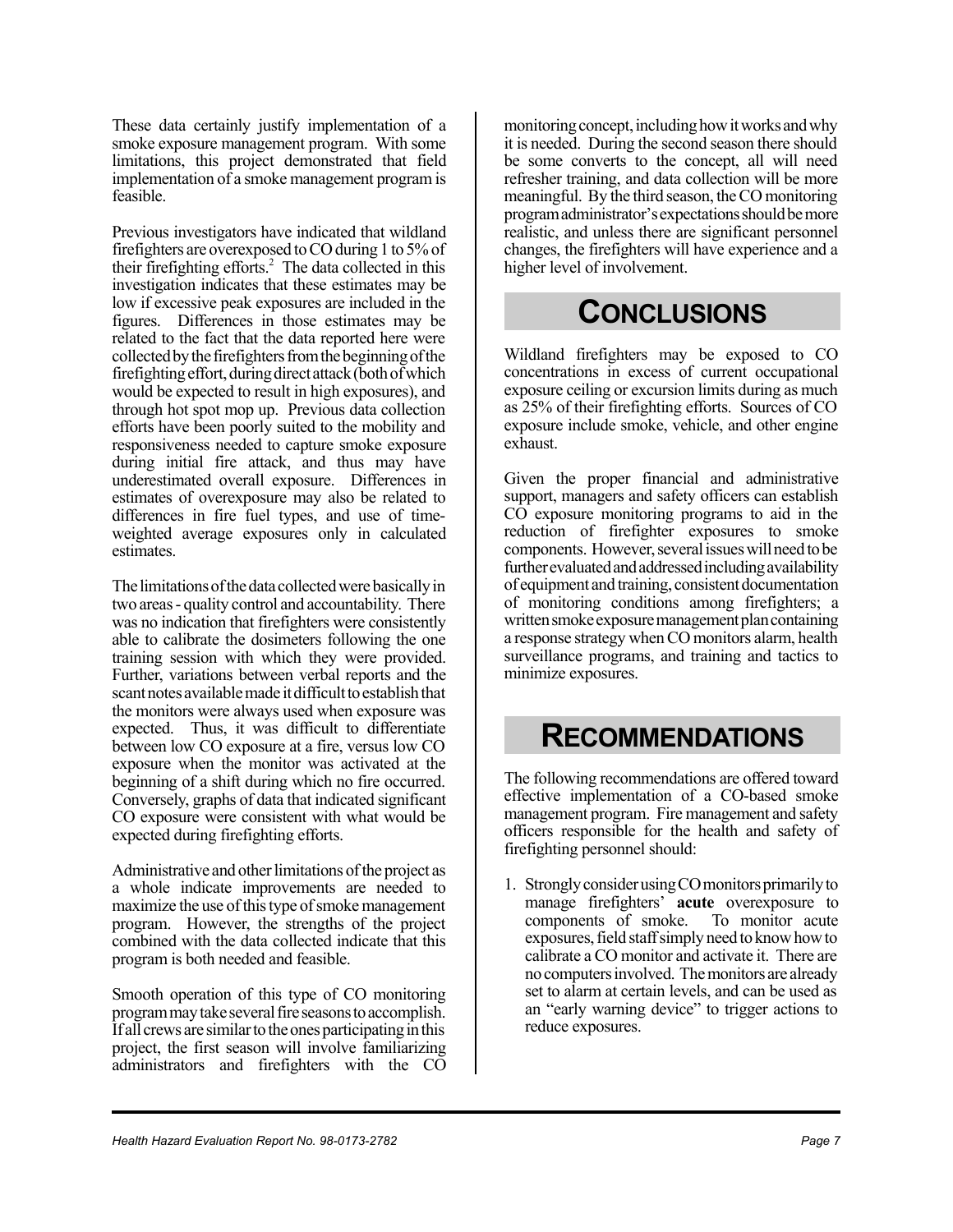- 2. Develop a written smoke exposure management plan. This plan should focus on a strategy to respond to CO monitor warning alarms and should discuss health surveillance, training, and tactics to minimize exposure. The plan should also take into account the various sources of CO exposure during firefighting efforts.
- 3. Consider the following recommendations **if the CO monitors are to be used as part of an overall exposure monitoring/recording program**. (The use of CO monitors to record data over a long period requires more thorough knowledge about the operation of CO monitors, transferring and storing data, and relating the collected data to recommended and required standards.)

a. Select a designated person to have prime responsibility for the CO monitoring program at each fire. The duties of this designated person would include maintaining, calibrating, and assigning the CO monitor; coordinate recording of exposure information (i.e., fuel type, wind speed, duties of the person wearing the monitor specifically duties when the monitor sounds an alarm); downloading and storing the accumulated data; developing signed and dated records for compliance purposes; and spearheading the development of a protocol for action to be taken when a monitor alarms.

b. Provide designated personnel with repeated training on the operation of CO monitors and related computer functions. Training should be repeated one month after initial training, using the data that has been gathered during that month to demonstrate the need to take notes, refresh previous training, address problems experienced in using the CO monitors, and catch errors that will adversely affect the entire fire season's data collection effort (i.e., writing over files because of errors in data transfer, etc.). Training on the operation of the CO monitors should then be repeated at the beginning of each fire season to refresh previous training and to ensure that new personnel are familiar with the program.

c. Have designated personnel then train firefighting crews about the goals of the monitoring program, the fundamentals of operating the CO monitors, what it means when the monitor alarm sounds, and what to do when the alarm

sounds. This training should be repeated at the beginning of each new fire season.

d. Designated personnel should look for other ways to get information about exposure conditions while firefighters wear CO monitors. This pilot project demonstrated that the full use of exposure data for intervention purposes is limited if information about tasks and fire characteristics cannot be correlated with the data. The pilot project also demonstrated that getting this information is one of the more difficult aspects of exposure monitoring by firefighters who have high demands during firefighting efforts. This information might be verbally gathered during debriefings through the use of miniature recorders, for example.

## **REFERENCES**

1. USFS [1997]. Health hazards of smoke: recommendations of the consensus conference April 1997. Brian Sharkey, ed. Tech. Rep. 9751- 2836-MTDC. Missoula, MT: Missoula Technology and Development Center. p. 84.

2. Reinhardt TE, Ottmar RD [1997]. Smoke exposure among wildland firefighters: A review and discussion of current literature. USDA Forest Service, Pacific Northwest Research Station: General Technical Report PNW-GTR-373. Seattle WA. February 1997: 61p.

3. NIOSH [1992]. Recommendations for occupational safety and health: compendium of policy documents and statements. Cincinnati, OH: U.S. Department of Health and Human Services, Public Health Service, Centers for Disease Control and Prevention, National Institute for Occupational Safety and Health, DHHS (NIOSH) Publication No. 92-100

4. ACGIH [1999]. 1999 TLVs® and BEIs®: threshold limit values for chemical substances and physical agents. Cincinnati, OH: American Conference of Governmental Industrial Hygienists.

5. CFR [1997]. 29 CFR 1910.1000. Code of Federal regulations. Washington, DC: U.S.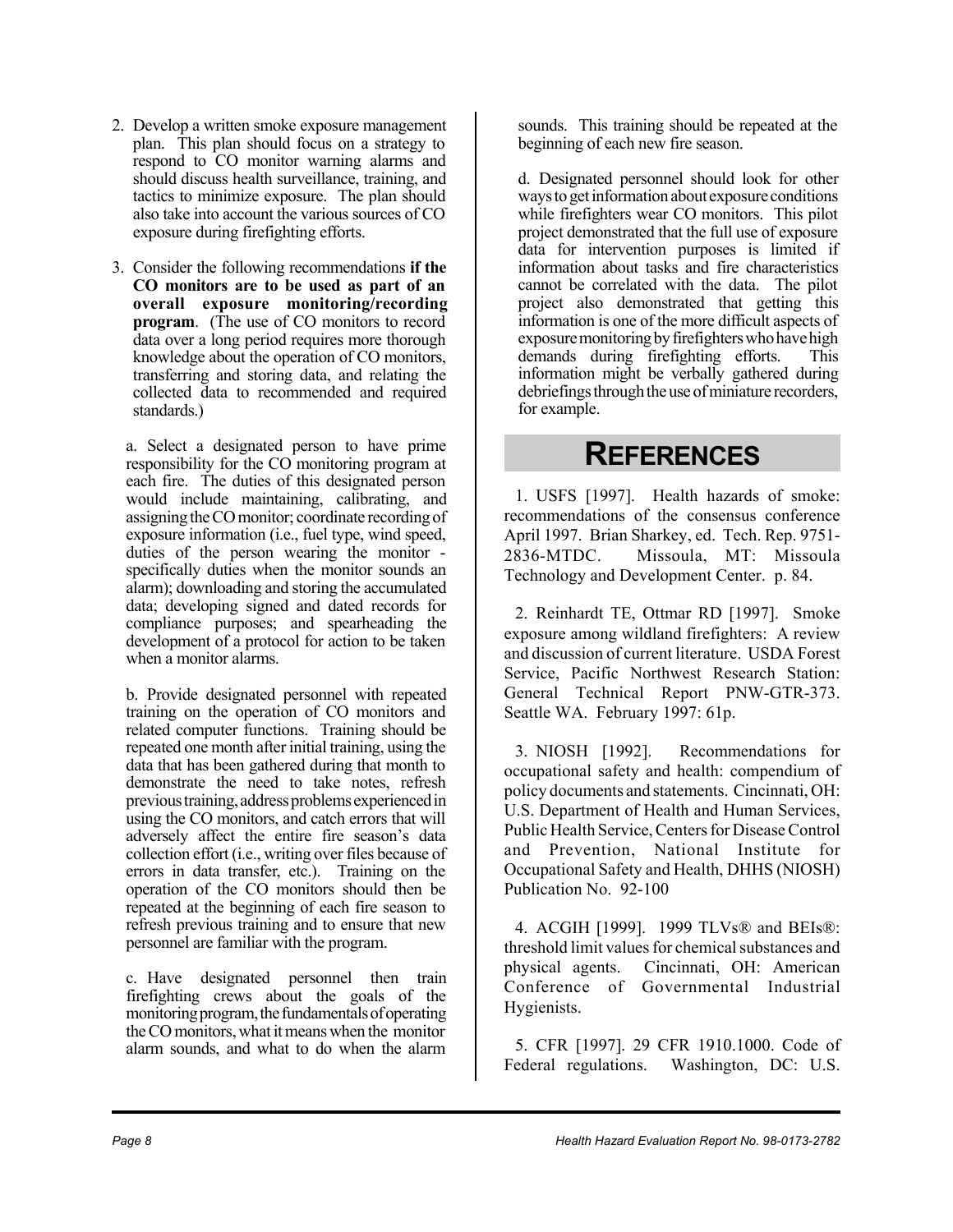Government Printing Office, Office of the Federal Register.

6. NIOSH [1972]. Criteria for a recommended standard: occupational exposure to carbon monoxide. Cincinnati, OH: U.S. Department of Health, Education, and Welfare, Health Services and Mental Health Administration, National Institute for Occupational Safety and Health, DHEW (NIOSH) Publication No. 73-11000.

7. NIOSH [1977]. Occupational diseases: a guide to their recognition. Revised ed. Cincinnati, OH: U.S. Department of Health, Education, and Welfare, Public Health Service, Center for Disease Control, National Institute for Occupational Safety and Health, DHEW (NIOSH) Publication No. 77-181.

8. NIOSH [1979]. A guide to work-relatedness of disease. Revised ed. Cincinnati, OH: U.S. Department of Health, Education, and Welfare, Public Health Service, Center for Disease Control, National Institute for Occupational Safety and Health, DHEW (NIOSH) Publication No. 79-116.

9. Proctor NH, Hughes JP, Fischman ML [1988]. Chemical hazards of the workplace. Philadelphia, PA: J.B. Lippincott Company.

10. ACGIH [1986]. Documentation of threshold limit values and biological exposure indices (with 1990 supplements). 5th ed. Cincinnati, OH: American Conference of Governmental Industrial Hygienists.

11. NIOSH [1990]. Pocket guide to chemical hazards. Cincinnati, OH: U.S. Department of Health and Human Services, Public Health Service, Centers for Disease Control, National Institute for Occupational Safety and Health, DHHS (NIOSH) Publication No. 90-117.

12. CDC [1988]. NIOSH recommendations for occupational safety and health standards 1988. Atlanta, GA: U.S. Department of Health and Human Services, Public Health Service, Centers

for Disease Control; National Institute for Occupational Safety and Health. MMWR 37 (supp. S-7).

13. Code of Federal Regulations [1989]. 29 CFR 1910.1000. Washington, DC: U.S. Government Printing Office, Federal Register.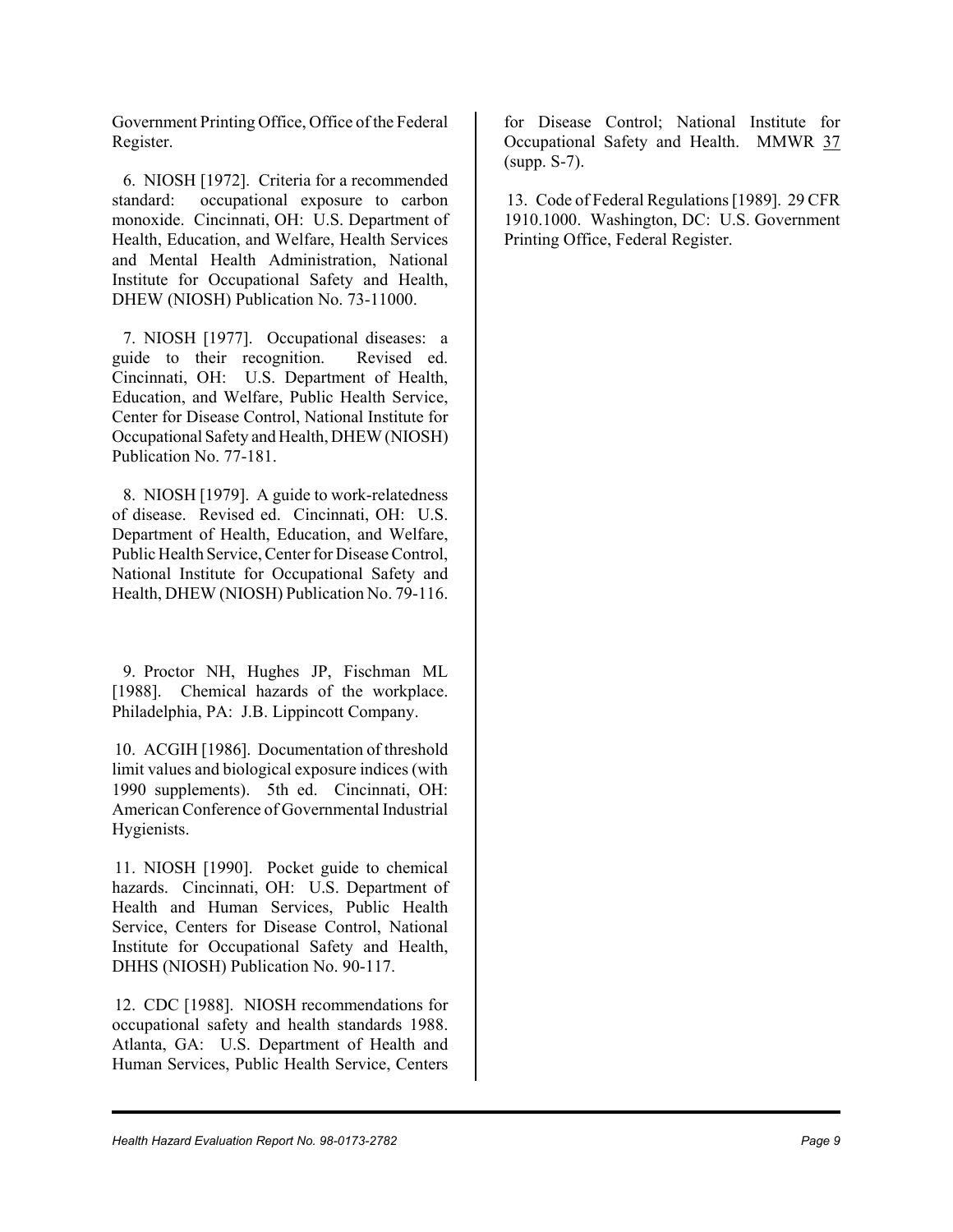#### **Table 1 CO Exposures Monitored by Wildland Firefighters USDI BLM Grand Junction District, and USFS White River National Forest May - August 1998 HETA 98-0173-2782**

| <b>Crew</b>    | <b>Minutes of</b><br><b>CO</b> Monitoring | <b>THEFT</b><br><b>TWA CO Exposure</b><br>(ppm) | $\blacksquare$<br>Peak CO<br><b>Exposure (ppm)</b> | <b>Notes</b> |
|----------------|-------------------------------------------|-------------------------------------------------|----------------------------------------------------|--------------|
| $\overline{2}$ | 65                                        | $\overline{0}$                                  | 10                                                 |              |
|                | 480                                       | 21                                              | 319                                                |              |
|                | 431                                       | 10                                              | 164                                                |              |
|                | 480                                       | 6                                               | 365                                                |              |
|                | 480                                       | $\overline{2}$                                  | 43                                                 |              |
|                |                                           |                                                 |                                                    |              |
| $3*$           | 108                                       | $\overline{0}$                                  | $\mathbf{0}$                                       |              |
|                | 2857                                      | $\theta$                                        | 3                                                  |              |
|                | 104                                       | $\overline{0}$                                  | $\mathbf{1}$                                       |              |
|                | 97                                        | $\mathbf{0}$                                    | $\overline{2}$                                     |              |
|                | 241                                       | $\mathbf{0}$                                    | 15                                                 |              |
|                | 425                                       |                                                 | 10                                                 |              |
|                | 477                                       |                                                 | 76                                                 |              |
|                | 209                                       |                                                 | 16                                                 |              |
|                | 242                                       |                                                 | 22                                                 |              |
|                | 480                                       |                                                 | 22                                                 |              |
|                | 480                                       | $\overline{2}$                                  | 12                                                 |              |
|                | 645                                       | $\overline{0}$                                  | $\overline{3}$                                     |              |
|                | 480                                       | 10                                              | 171                                                |              |
|                | 205                                       | $\theta$                                        | 6                                                  |              |
|                |                                           |                                                 |                                                    |              |
| $\overline{4}$ | 175                                       | $\overline{2}$                                  | 5                                                  |              |
|                | 390                                       | $\overline{2}$                                  | 392                                                |              |
|                | 222                                       | $\boldsymbol{0}$                                | 29                                                 |              |
|                | 277                                       | $\overline{2}$                                  | 120                                                |              |
|                | 764                                       | $\overline{0}$                                  | $\overline{4}$                                     |              |
|                | 167                                       | $\overline{0}$                                  | 9                                                  |              |
|                | 133                                       | $\overline{4}$                                  | 59                                                 |              |
|                | 270                                       | $\overline{0}$                                  | $\overline{3}$                                     |              |
|                | 480                                       | $\overline{4}$                                  | 104                                                |              |
|                | 196                                       | $\overline{0}$                                  | 14                                                 |              |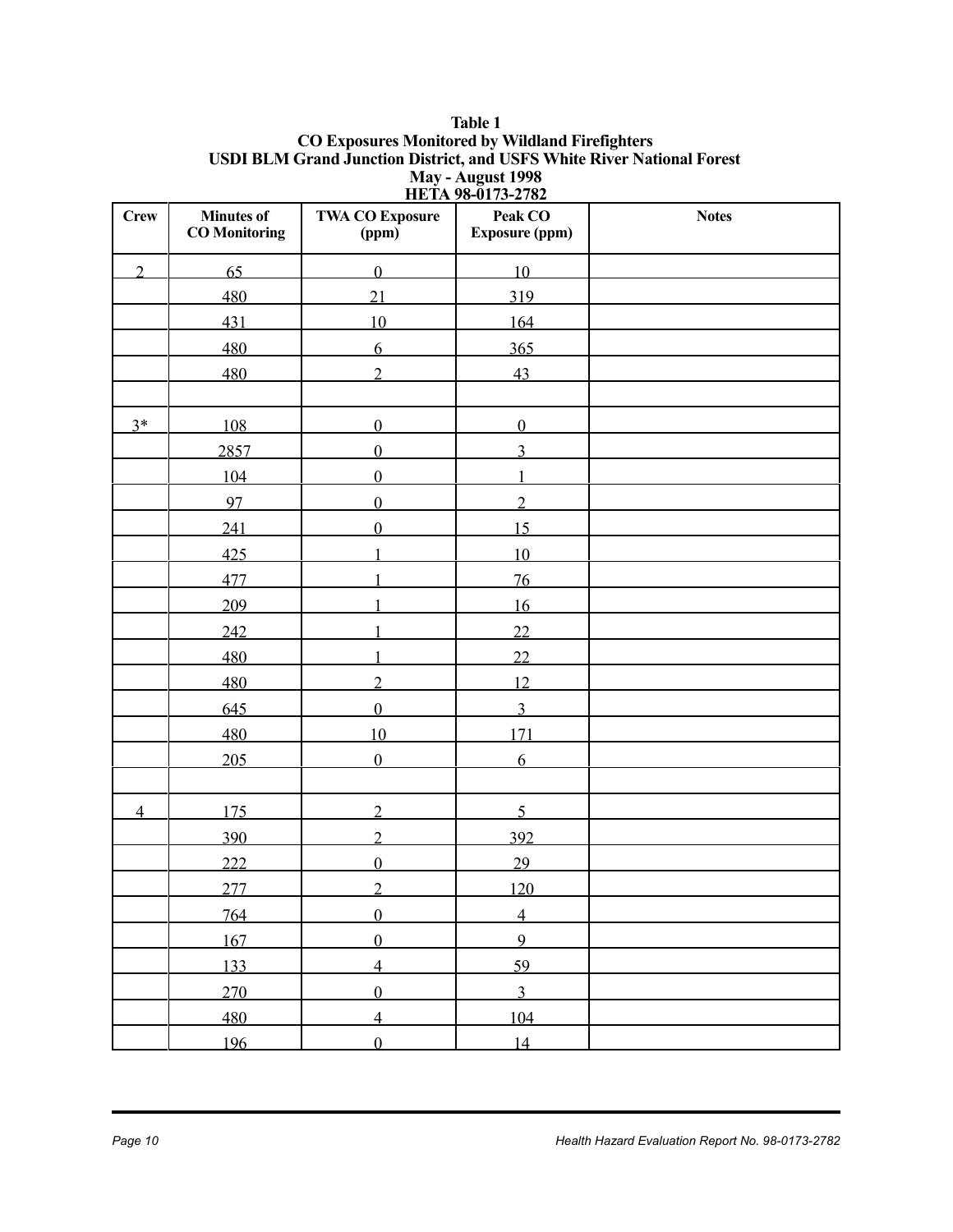#### **Table 1 - Continued CO Exposures Monitored by Wildland Firefighters USDI BLM Grand Junction District, and USFS White River National Forest May - August 1998 HETA 98-0173-2782**

| 480 | 6              | 365 |                                                                                                                                                                                                      |
|-----|----------------|-----|------------------------------------------------------------------------------------------------------------------------------------------------------------------------------------------------------|
| 480 | $\overline{2}$ | 68  | Fuel - grass, light fuels, cottonwood;<br>windspeed 5-7 mph; humidity 20%.<br>Monitor activated when crew flew in<br>to work hot spots and continued<br>operating throughout this and next<br>shift. |
| 208 | $\mathbf{1}$   | 60  | Second shift of the above fire.                                                                                                                                                                      |
| 480 | $\overline{0}$ | 28  | Fuel - tamarisk, rabbit brush,<br>cottonwood; windspeed 5-7 mph;<br>humidity 20%. Monitor activated<br>soon after arriving at the fire<br>location. Fire suppression/mop up<br>activities.           |
| 415 | 12             | 207 |                                                                                                                                                                                                      |
| 480 | $\overline{4}$ | 56  | Fuel - grass, brush; windspeed 5-10<br>mph; humidity 8%.<br>Monitor<br>activated as crew started towards the<br>fire, and ran through mobile attack/<br>burnout.                                     |
| 480 | 6              | 450 | Fuel - heavy pinon, juniper;<br>windspeed 3-5 mph; humidity 18%.<br>Monitor worn by driver/pump<br>operator. "CO around pump exhaust<br>always bad."                                                 |
| 480 | 6              | 51  |                                                                                                                                                                                                      |
| 370 |                | 86  |                                                                                                                                                                                                      |
| 483 |                | 286 |                                                                                                                                                                                                      |
| 480 | າາ             | 260 |                                                                                                                                                                                                      |
| 397 |                | 53  |                                                                                                                                                                                                      |
| 112 | Л              | 17  |                                                                                                                                                                                                      |

\*Crew 3 was the Helitack crew. The tasks of this crew are quite different than those of the other crews.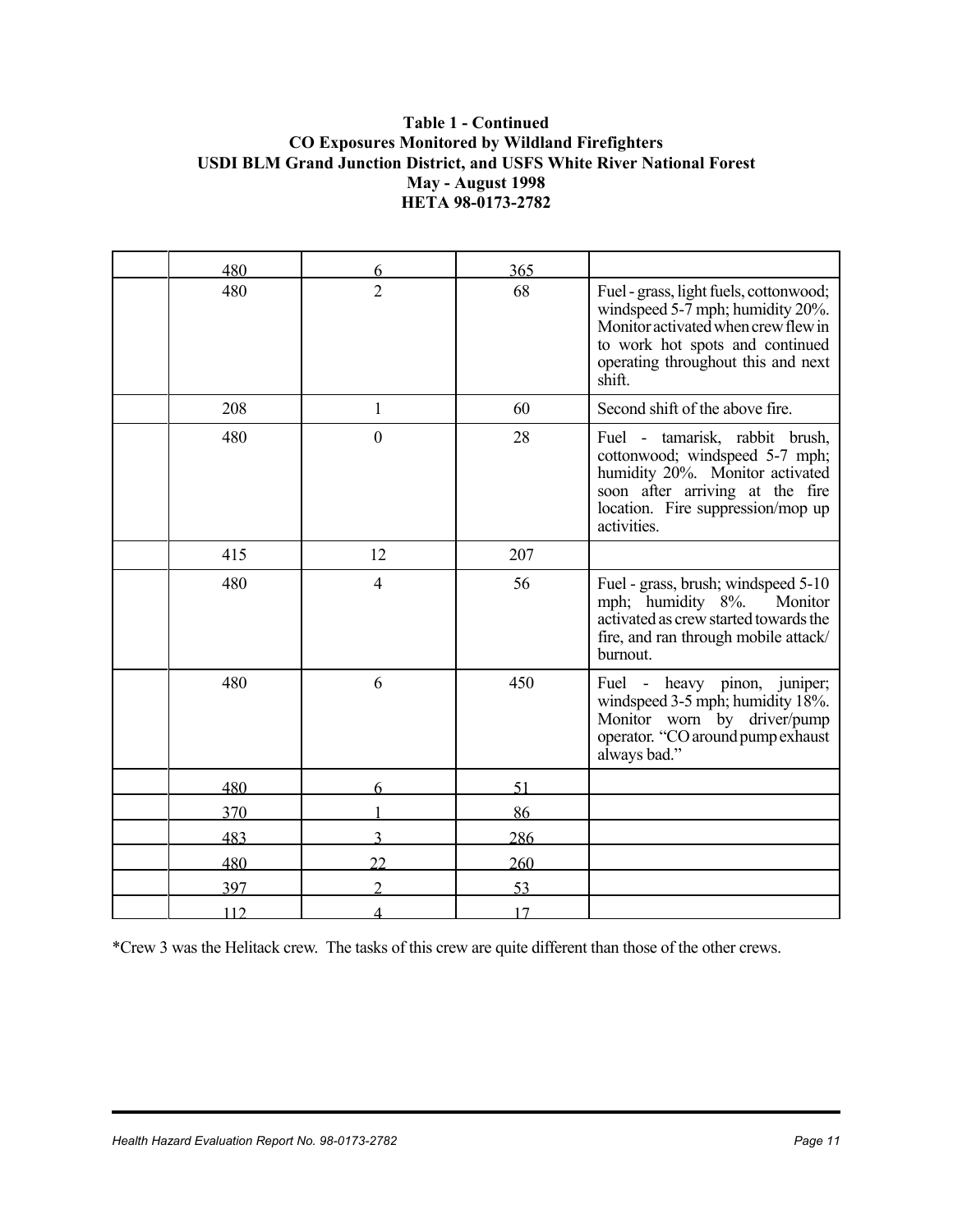### **Attachment 1**

#### **Written Materials Provided to Firefighters**

Exposure Monitoring Note-Taking Sheet Quality Control Check Instruction Sheets for Calibration Instruction Sheet for Transferring Logged Data to a Computer Instructions for Measuring CO in Breath Samples Down-Loading Data from the CO Monitor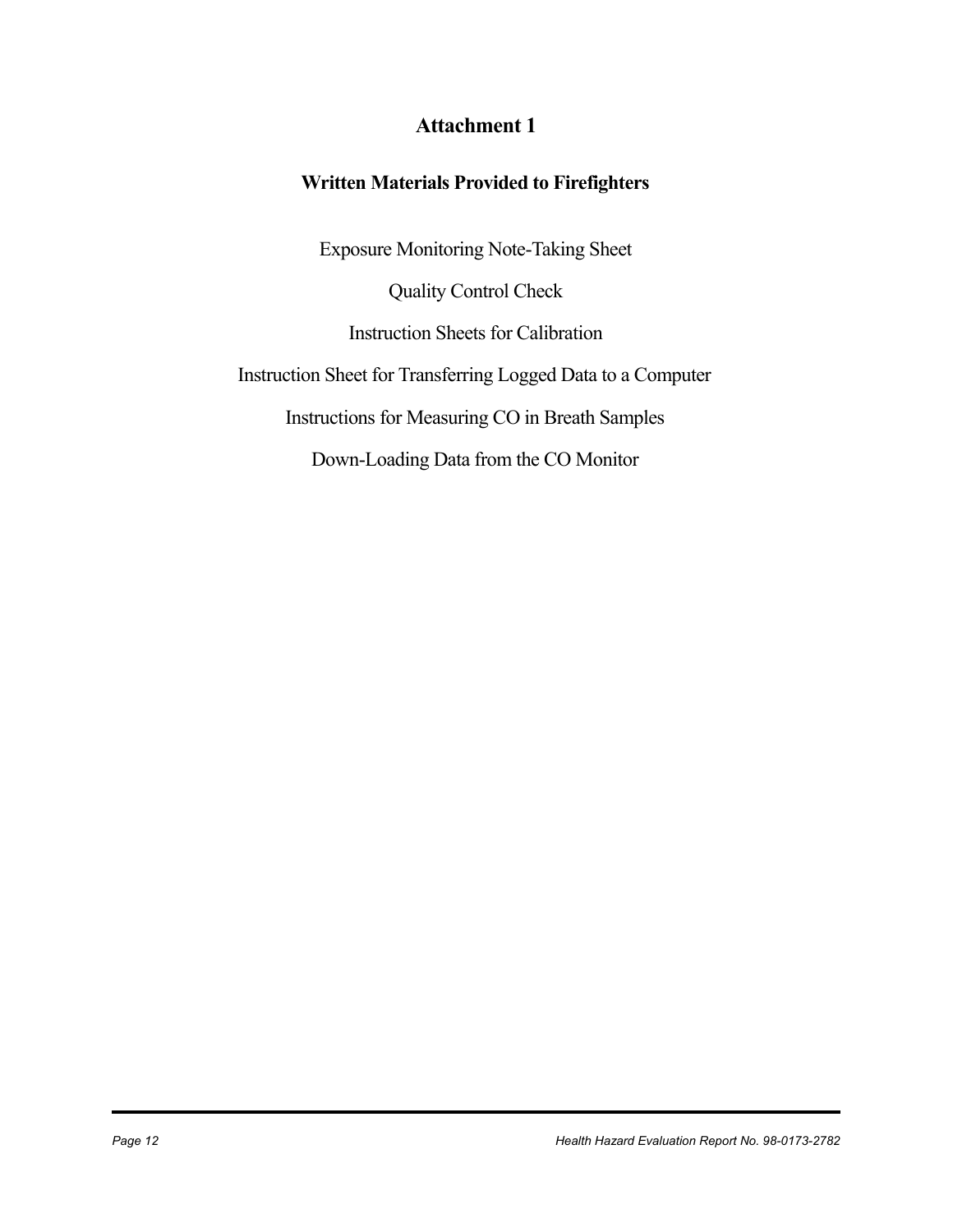## **Exposure Monitoring Note-Taking Sheet**

| Date:                     |              | Fire name:       |                | Location:                                                     |              |                  |  |
|---------------------------|--------------|------------------|----------------|---------------------------------------------------------------|--------------|------------------|--|
| <b>Site Data</b>          |              |                  |                |                                                               |              |                  |  |
| Windspeed:<br>Humidity:   |              |                  |                | Fuel type/loading:                                            |              |                  |  |
|                           |              |                  |                |                                                               |              |                  |  |
|                           |              |                  |                | <b>Carbon Monoxide Exposure Monitoring Data</b><br>Datalogger |              |                  |  |
| Datalogger                | Firefighter: |                  |                |                                                               | Firefighter: |                  |  |
| $\mathbf{A}$              | Time         | Activities/Smoke |                | $\bf{B}$                                                      | Time         | Activities/Smoke |  |
| shift start:              |              |                  |                | shift start:                                                  |              |                  |  |
| log start:                |              |                  |                | log start:                                                    |              |                  |  |
| log stop:                 |              |                  |                | log stop:                                                     |              |                  |  |
| shift stop:               |              |                  |                | shift stop:                                                   |              |                  |  |
| Notes:                    |              |                  |                | Notes:                                                        |              |                  |  |
|                           |              |                  |                |                                                               |              |                  |  |
| Datalogger                | Firefighter: |                  | Datalogger     | Firefighter:                                                  |              |                  |  |
| $\mathbf C$               | Time         | Activities/Smoke |                | D                                                             | Time         | Activities/Smoke |  |
| shift start:              |              |                  |                | shift start:                                                  |              |                  |  |
| log start:                |              |                  |                | log start:                                                    |              |                  |  |
| log stop:                 |              |                  |                | log stop:                                                     |              |                  |  |
| shift stop:               |              |                  |                | shift stop:                                                   |              |                  |  |
| Notes:                    |              |                  | Notes:         |                                                               |              |                  |  |
|                           |              |                  |                |                                                               |              |                  |  |
| Datalogger                | Firefighter: |                  | Datalogger     | Firefighter:                                                  |              |                  |  |
| $\bf{E}$                  | Time         | Activities/Smoke |                | $\mathbf F$                                                   | Time         | Activities/Smoke |  |
| shift start:              |              |                  |                | shift start:                                                  |              |                  |  |
| log start:                |              |                  |                | log start:                                                    |              |                  |  |
| log stop:                 |              |                  |                | log stop:                                                     |              |                  |  |
| shift stop:               |              |                  |                | shift stop:                                                   |              |                  |  |
| Notes:                    |              | Notes:           |                |                                                               |              |                  |  |
|                           |              |                  |                |                                                               |              |                  |  |
| Data Recorder (signature) |              |                  | Location/date: |                                                               |              |                  |  |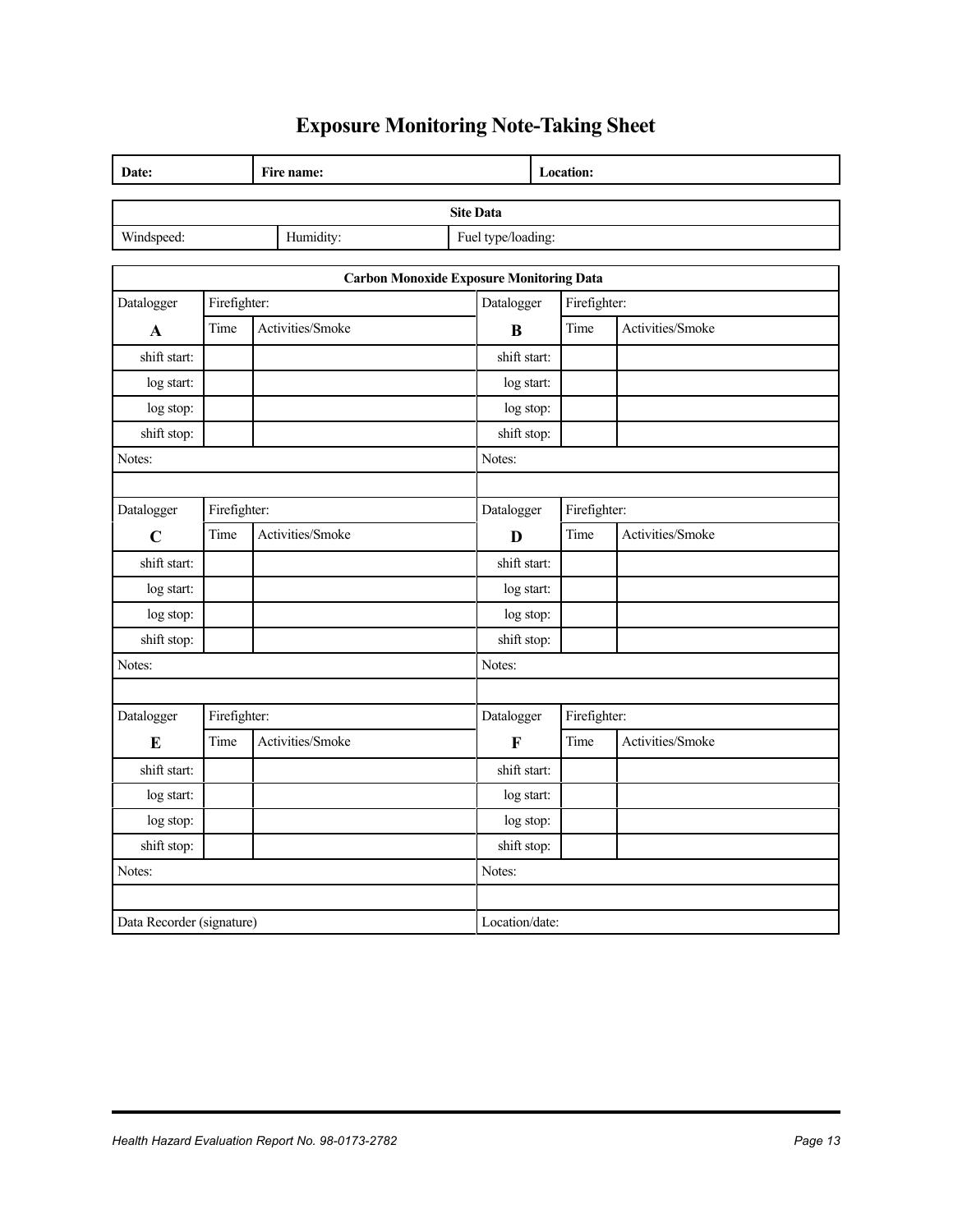# **Quality-Control Check**

### **Conduct a quick quality control check before and after each sampling period to ensure accurate data.**

 **Procedure for the quality control check:**

**1. Activate on the CO monitor by pressing the "on/off mode" button.**

**2. Check the zero reading of the datalogger in clean ambient air. If the ambient air is not free of CO, as during atmospheric inversions or near engine exhaust, attach the zero air to the monitor using the calibration cup assembly. Unlike calibration, it is important to leave the zero levels unadjusted.**

**3. If the CO monitor reads within +3 ppm of 0, proceed to step 4. If the difference is greater than 3 ppm, start this procedure again with another CO monitor, or recalibrate the monitor if time permits.** 

**4. If the zero check is within 3 ppm of zero, remove the zero gas and attach the 50 ppm CO gas to the CO monitor, again using the calibration cup assembly.**

**5. If the CO monitor reads within +3 ppm of 50, it has passed the quality control check and is ready for use.**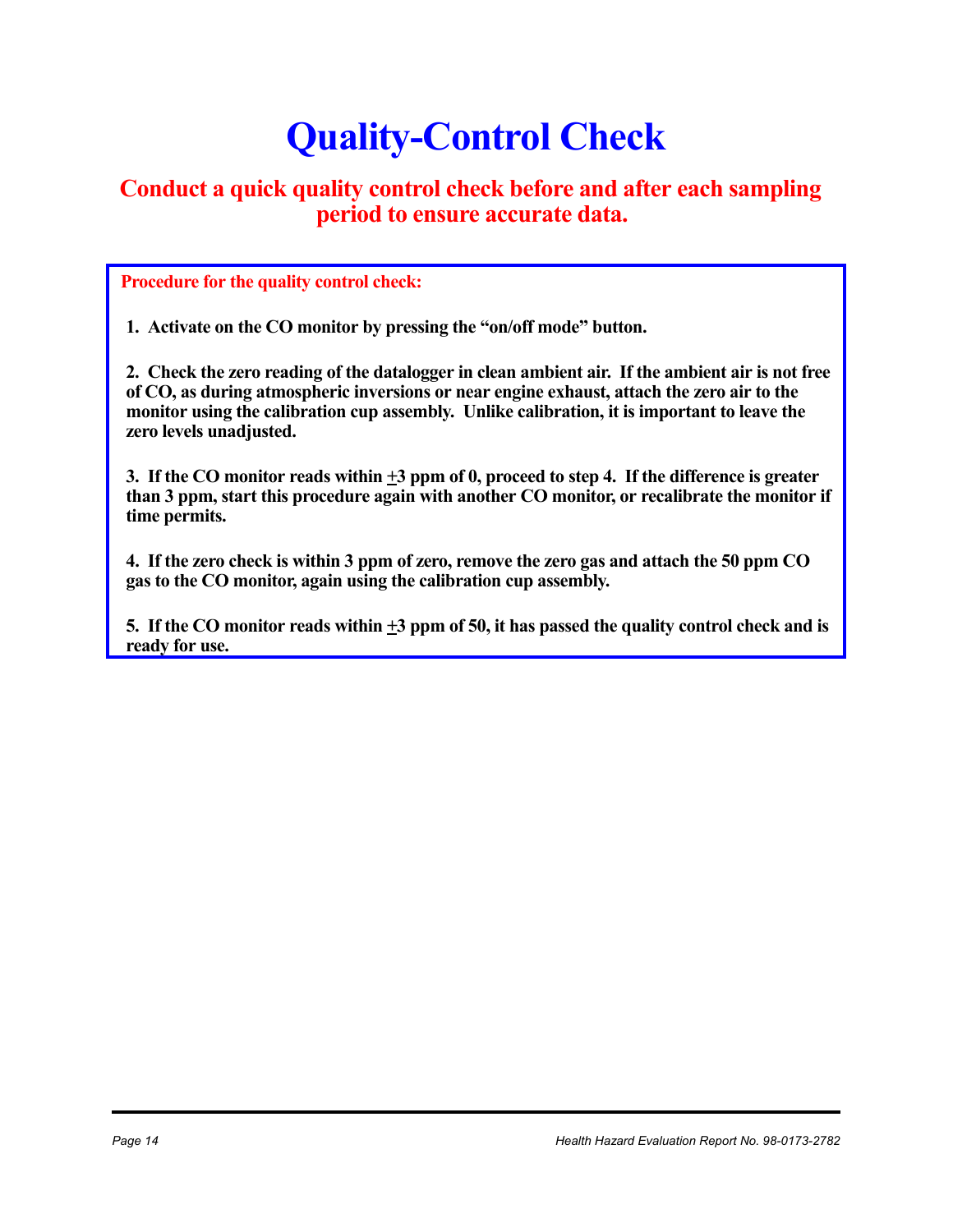# **PROCEDURE FOR 0 PPM CALIBRATION**

**1. Remove the back cover of the CO monitor.**

**2. Activate the CO monitor by pressing the "on/off mode" button until the monitor beeps.**

**3. Depress the "CAL" lever that is on the back of the monitor under the cover you have removed. The monitor screen will display "ZERO GAS."**

**4. If you suspect that there is CO in the environment, or if the monitor displays >3 ppm CO, then use the zero calibration gas at this point. Attach the calibration hood assembly tubing to the zero calibration gas, open the regulator valve, and place the hood over the CO sensor on the monitor.**

**If there is no CO in the outdoor environment where you are calibrating the instrument proceed to step 5 without zero gas.**

**5. Depress the "CAL" lever again. The monitor screen will display "WAIT ZERO."**

**6. After a short time, the monitor screen will display a "0."**

**7. Turn the monitor off by depressing the "on/off mode" button for three seconds.**

**Proceed to the next calibration concentration.**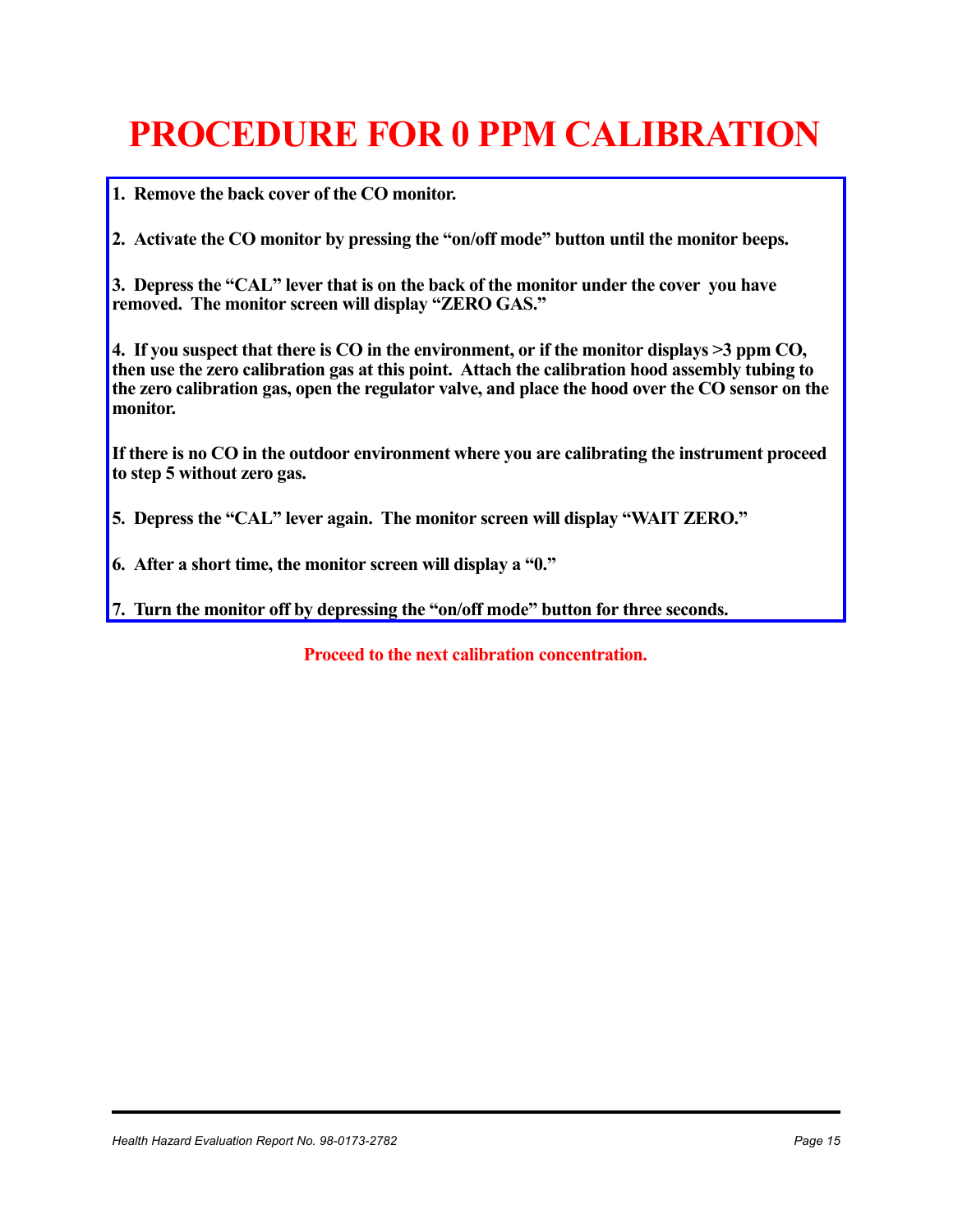# **PROCEDURE FOR 100 PPM CALIBRATION**

**1. Set the 0 calibration point prior to this procedure. See the previous instructions.** 

**2. Attach the calibration hood assembly tubing to the regulator of the 100 ppm calibration gas tank.**

**3. While the monitor is off, depress the "CAL" lever on the back of the monitor. While holding the lever down, press the "on/off mode" button until the monitor screen alternately displays "SPAN" and a number (should be "0" or close to it), at which point you let go of the lever and button. The monitor cannot be calibrated unless the screen displays "SPAN," so if you miss it on the first try, start step 2 over again.**

**4. Firmly hold the calibration hood over the CO monitor sensor, and open the regulator valve on the gas tank.** 

**5. Wait for the monitor reading to stabilize.**

**6. Still holding the calibration hood on the sensor, adjust the display to read "100 ppm" with the "+" or "-" lever on the back of the monitor (whichever is appropriate).**

**7. After adjustment of the display, allow 30 seconds for the monitor to stabilize and ensure accuracy of the reading.**

**8. Still holding the calibration hood on the sensor, depress the "CAL" button until the display screen displays "DONE."**

**9. The monitor will automatically shut itself off.**

**10. Turn off the calibration gas.** 

**11. Replace the back cover of the CO monitor.**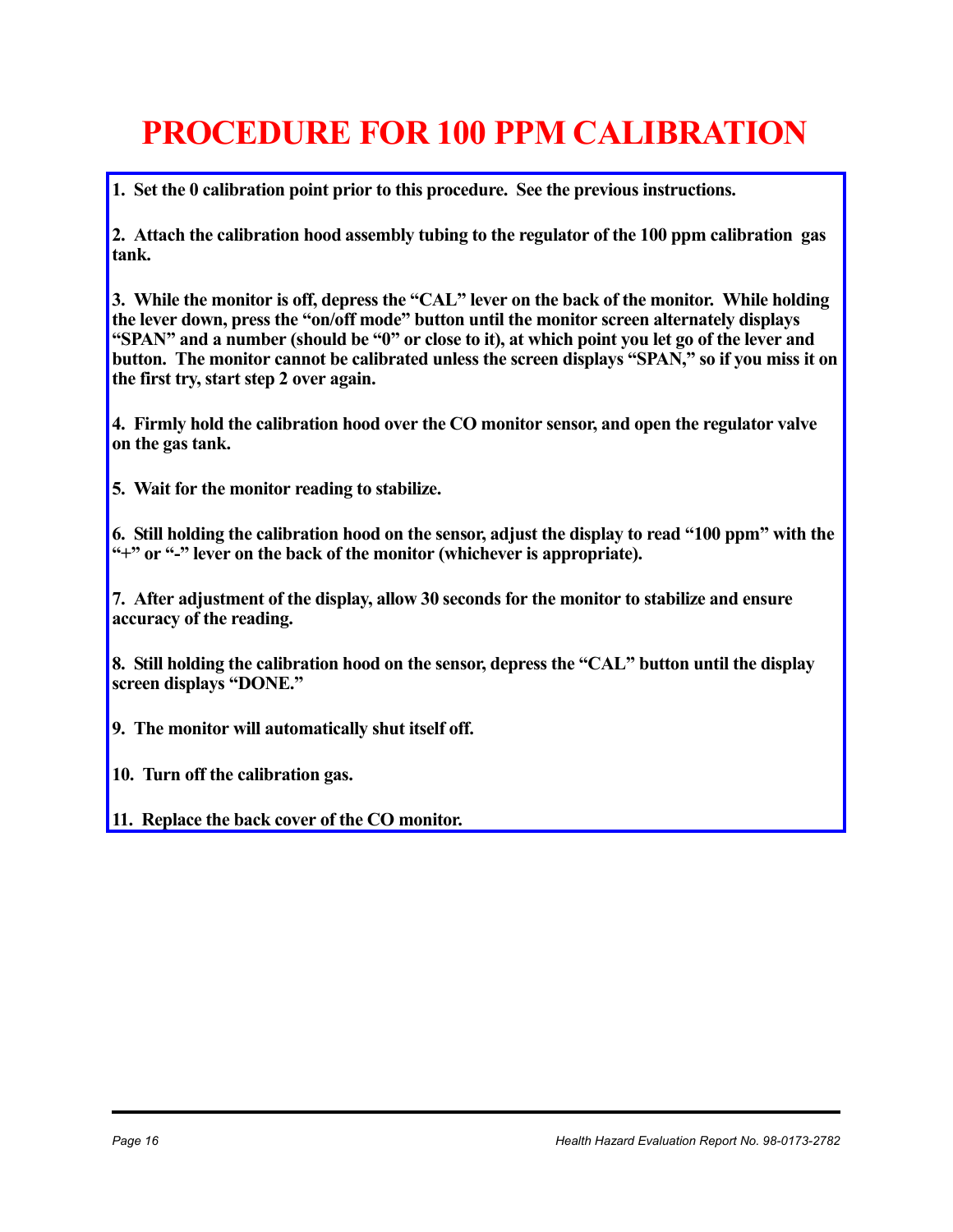## **MEASURING PRE- AND POST-FIRE CARBON MONOXIDE IN BREATH SAMPLES**

**While at base camp before the crew member goes out to the fire, collect a breath sample to establish a baseline for comparison with the same measurement taken when the crew member comes off the fire line.**

 **Procedure for collecting breath samples:**

- **1. Attach the calibration hood tubing to the connector on the balloon assembly.**
- **2. Ensure that the CO monitor is operating.**
- **3. Collect a breath sample following the procedure listed below:**

**Have the firefighterer:**

- **Exhale completely**
- **Inhale rapidly until lungs are filled**
- **Hold breath for 20 seconds**
- **Exhale a small amount of breath into the ambient air**
- **Exhale the remainder of the breath into the balloon assembly.**
- **Repeat this process until the balloon is inflated to approximately 9 inches across.**
- **4. Firmly hold the calibration hood over the sensor on the monitor.**
- **5. Allow the balloon to deflate.**

**6. When the monitor stabilizes on one reading, record the measurement on the data sheet provided.**

**Repeat this procedure when the firefighterer returns to base camp.**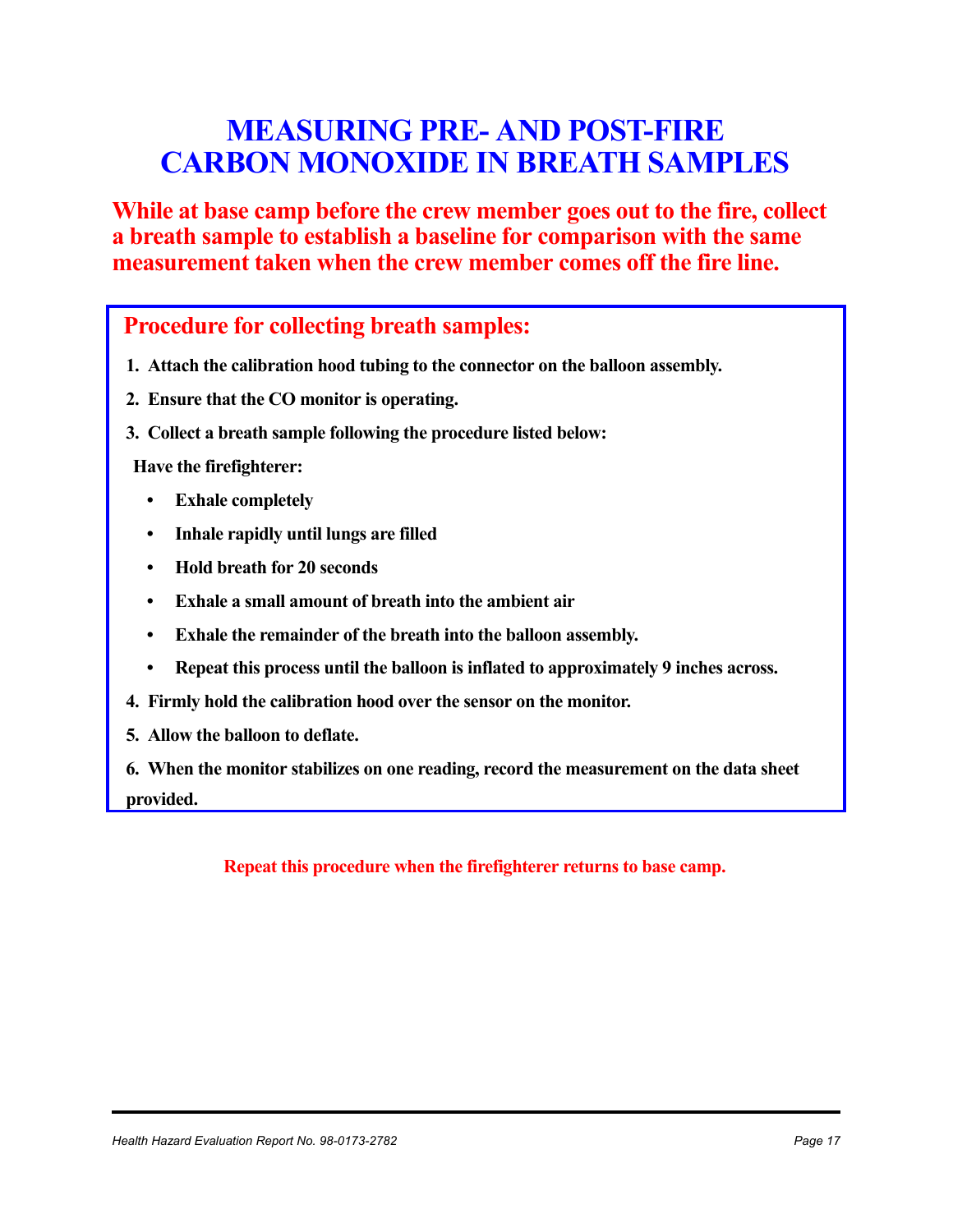# **Down-Loading Data from the CO Monitor**

**Attach cradle to the serial port on the computer. Plug in the AC adapter power supply and plug into the cradle.**

**Get to a DOS prompt on the computer. At the DOS prompt (C:\) type** *CD\Toxilog***. Press "enter" (DOS prompt should read (C:\toxilog). Type** *Toxilog* **(Menu should appear on screen).**

**Select option 2 (datalogger). Select option 1 (download data from instrument). Place instrument in cradle making sure that optical interfaces are aligned and the instrument is turned off. Press "enter."**

**From Menu select option 6.**

**Type fire # and datalogger # (example: xxxxx-9). Press "enter." The data should now be saved.**

**To check data select option 2 from menu. Select option 1. Highlight file to review. Press "enter." Select option 5 from menu. Select option 1 from menu. Highlight session to review. Press "enter." Select option 1. Select option 1. Graph should appear.**

**Press "Escape" twice. Select option 3 from menu to clear data from instrument. Select option 0. Select option 0.**